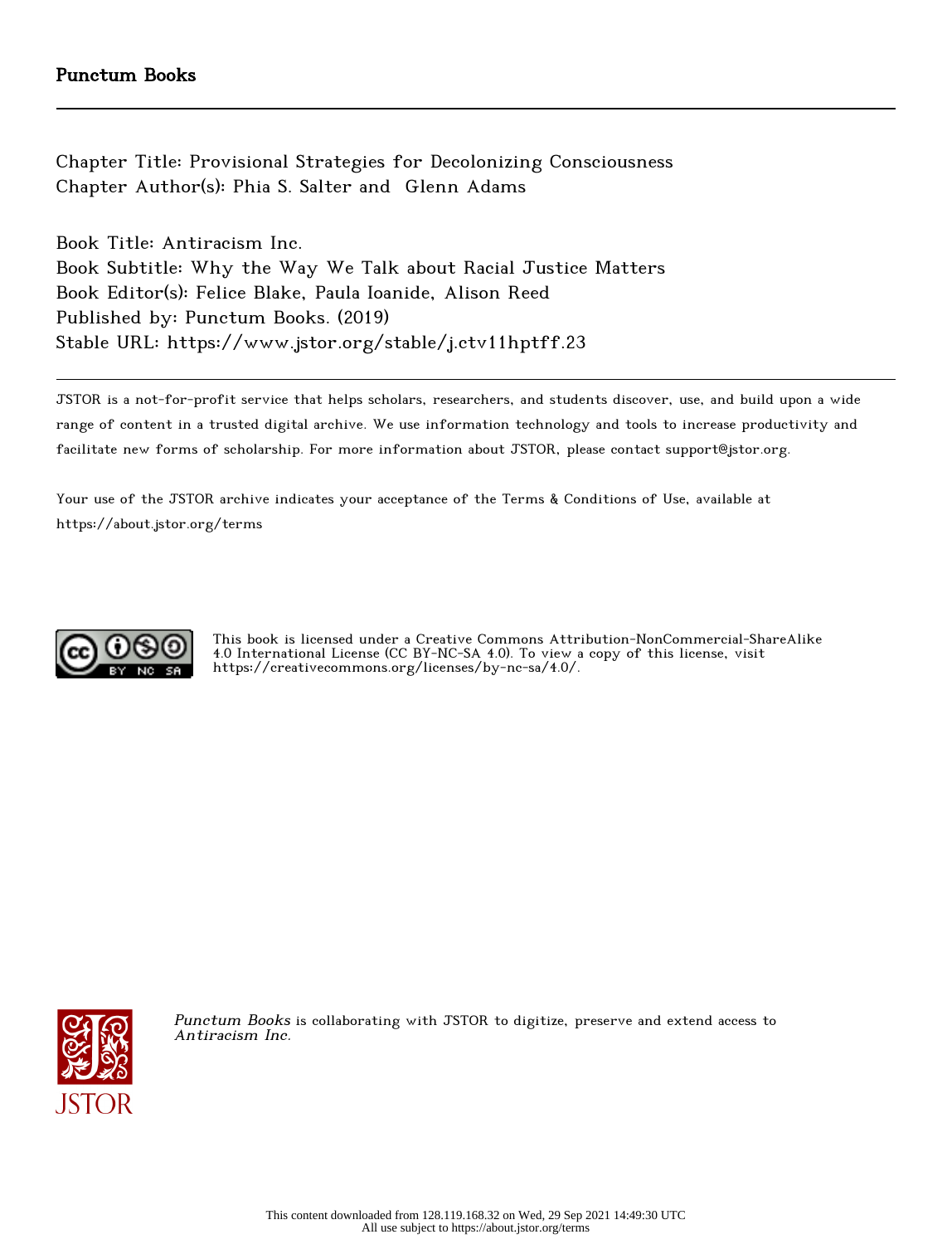# **Provisional Strategies for Decolonizing Consciousness**

*Phia S. Salter and Glenn Adams*

In 2012, 17-year-old Trayvon Martin was on his way back from a convenience store when he caught the attention of self-appointed neighborhood watch "leader" George Zimmerman. Zimmerman thought the young man looked "real suspicious," so he called the police and decided to pursue Martin despite police dispatch explicitly instructing him not to do so. According to Zimmerman, he got out of his car, confronted Martin, and a physical altercation ensued. Martin had a bag of skittles and a can of iced tea. Zimmerman had a 9-millimeter handgun, which he used to shoot and kill Martin. The case caused national controversy, as authorities did not arrest Zimmerman for 44 days under Florida's "Stand Your Ground" law, and a jury subsequently acquitted him of any wrongdoing.

Perceptions of the case differed sharply as a function of race. According to national polls, 53 percent of white Americans believed that racial bias was a "minor factor" or "not a factor at all" in the events leading up to Martin's death, and 52 percent believed that race made no difference in the authorities' decision not to arrest Zimmerman at the time of the shooting. In contrast, 72 percent of Black Americans indicated racial bias as a major factor in the events leading up to Martin's death, and 73

DOI: 10.21983/P3.0250.1.22

299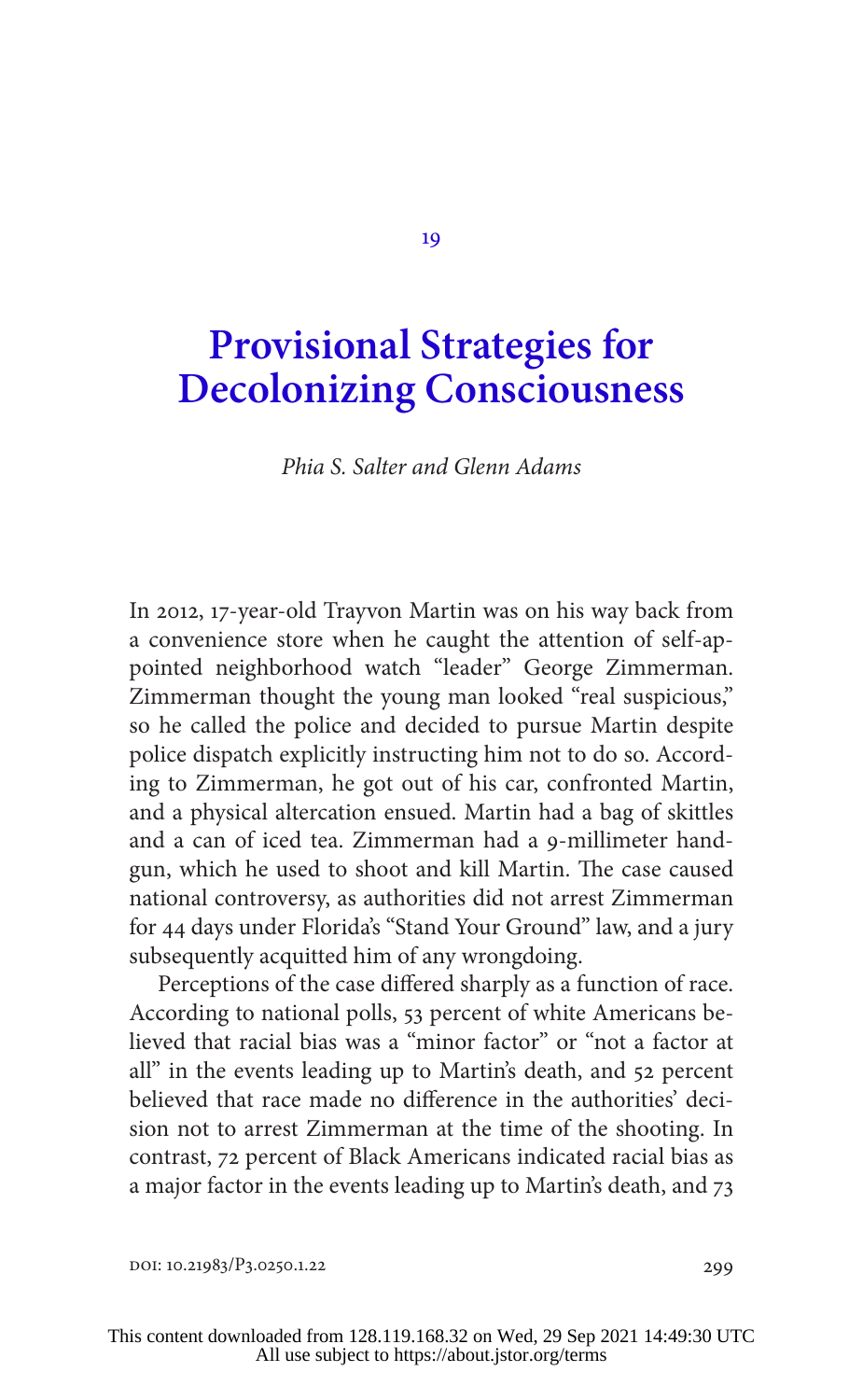percent thought that authorities would have arrested Zimmerman if Martin had been white versus Black.<sup>1</sup>

Different reactions to the killing of Trayvon Martin are one example of a broader topic that is the subject of our research and this chapter: specifically, racial group differences in perceptions of racism and racial bias. White Americans tend to see much less racism in contemporary us society more generally—especially in events involving police or other government actors — than do people from many racial minority groups.<sup>2</sup> The different reactions also illustrate the incorporation of antiracism movements that is the topic of this volume as a whole. Many Black Americans perceived Martin's murder and Zimmerman's acquittal as another example of how American society and the modern global order degrade, dehumanize, and devalue Black lives. This perception inspired the initial use of the hashtag #BlackLivesMatter, which has since become a rallying call for

<sup>1</sup> Frank Newport, "Blacks, Nonblacks Hold Sharply Different Views of Martin Case," *Gallup Politics,* April 5, 2012, http://www.gallup.com/poll/153776/ blacks-nonblacks-hold-sharply-different-views-martin-case.aspx.

<sup>2</sup> "Two-in-three Critical of Bush's Relief Efforts: Huge Racial Divide Over Katrina and Its Consequences," *Pew Research Center,* September 8, 2005, http://www.people-press.org/2005/09/08/two-in-three-critical-of-bushsrelief-efforts/; "Sharp Racial Divisions in Reactions to Brown, Garner Decisions: Many Blacks Expect Police-Minority Relations to Worsen," *Pew Research Center,* December 8, 2014, http://www.people-press.org/2014/12/08/ sharp-racial-divisions-in-reactions-to-brown-garner-decisions/#race-as-afactor-in-the-cases; "On Views of Race and Inequality, Blacks and Whites Are Worlds Apart," *Pew Research Center,* June 27, 2016, http://www.pewsocialtrends.org/2016/06/27/on-views-of-race-and-inequality-blacks-andwhites-are-worlds-apart/. For additional scholarly examples, see Amy L. Ai et al., "Racial Identity–Related Differential Attributions of Inadequate Responses to Hurricane Katrina: A Social Identity Perspective," *Race and Social Problems* 3, no. 1 (2011): 13–24, https://doi.org/10.1007/s12552-011- 9039-1; James Kluegel and Lawrence Bobo, "Perceived Group Discrimination and Policy Attitudes: The Sources and Consequences of the Race and Gender Gaps," in *Urban Inequality: Evidence from Four Cities,* eds. Alice O'Connor, Chris Tilly, and Lawrence Bobo (New York: Russell Sage Foundation, 2001), 163–216; Laurie T. O'Brien et al., "Understanding White Americans' Perceptions of Racism in Hurricane Katrina-related Events," *Group Processes & Intergroup Relations* 12, no. 4 (2009): 431–44, https://doi. org/10.1177/1368430209105047.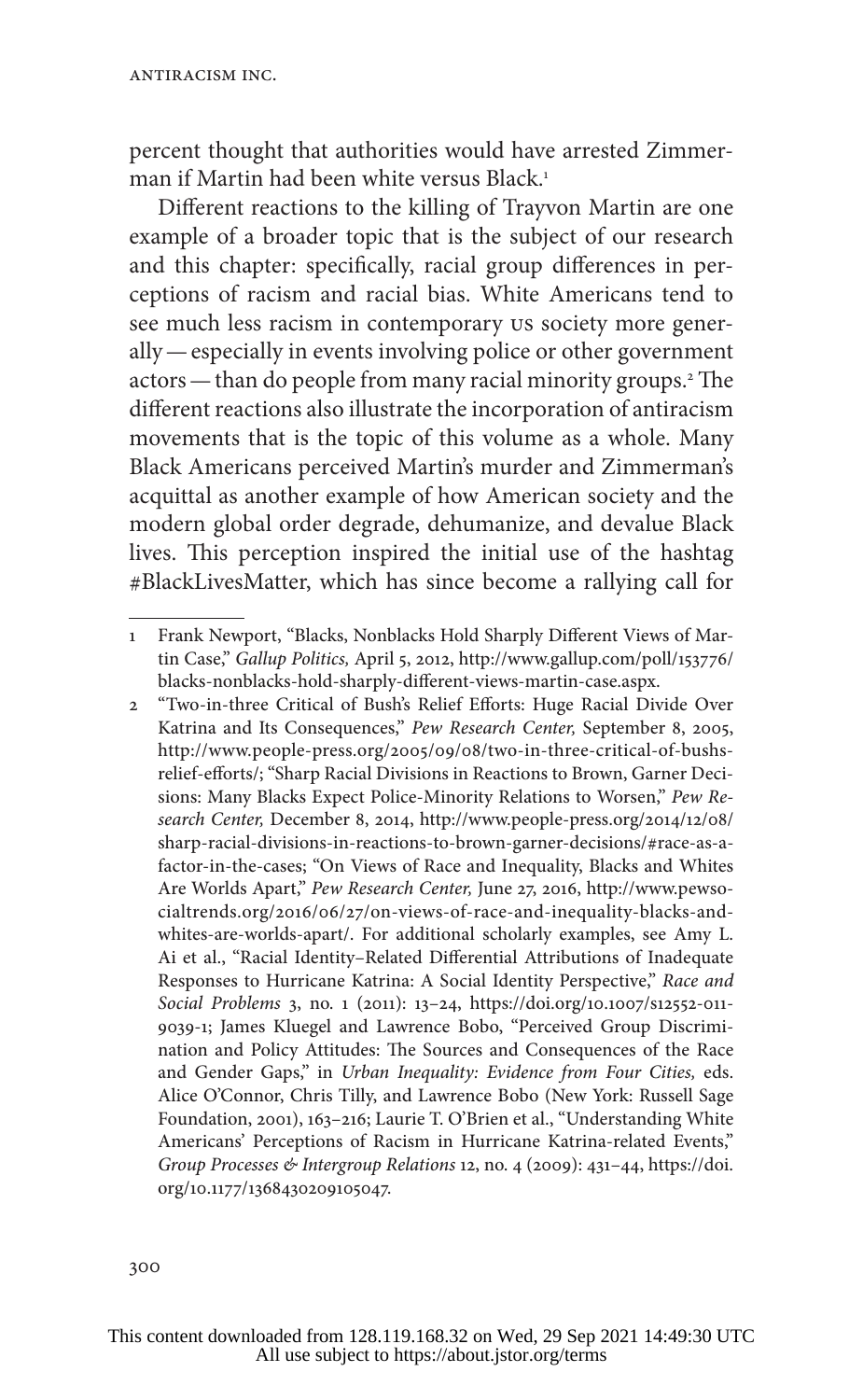broader efforts at racial justice.<sup>3</sup> In response, hegemonic institutions have reacted to such antiracism efforts by co-opting them, transforming calls for social justice into calls for equal treatment (i.e., #AllLivesMatter) that neutralize the revolutionary potential of antiracism efforts and erase the historical and cultural context in which racial violence, exploitation, and discrimination persist.

### **The Colonization of Perception and Consciousness**

At the heart of *Antiracism Inc.* is a struggle over the definition and perception of reality: is the US a place of "liberty and justice for all" (as the Pledge of Allegiance claims), or is it a white supremacist state founded and maintained by racial violence? According to a poll with "millennials" aged 14–24, 91 percent of these teens and young adults "believe in equality" and believe "everyone should be treated equally."4 Yet, a majority of them also believe "it's never fair to give preferential treatment to one race over another, regardless of historical inequalities" (65 percent for People of Color, 74 percent for white). These young people, operating in a neoliberal individualist mode of the modern global order, aspire to be enlightened citizens of the world, free from chauvinistic prejudice, who live with mutual respect and in peaceful harmony with their fellow human beings. They rail against blatant expressions of racism with genuine outrage, and they will occasionally take forceful measures to resist them. Yet, this is an inherently ambiguous move: how does one call for the elimination of racism from a position within the modern global

<sup>3</sup> The *herstory* of Alicia Garza, Patrisse Cullors, and Opal Tometi and why they created the hashtag #BlackLivesMatter is available on the Black Lives Matters website at http://blacklivesmatter.com/herstory/.

<sup>4</sup> "MTV Bias Survey Summary," April 2014, http://d1fqdnmgwphrky.cloudfront. net/studies/000/000/001/DBR\_MTV\_Bias\_Survey\_Executive\_Summary. pdf; see Jamelle Bouie, "Why Do Millennials Not Understand Racism?" *Slate,* May 16, 2014, http://www.slate.com/articles/news\_and\_politics/politics/ 2014/05/millennials\_racism\_and\_mtv\_poll\_young\_people\_are\_confused about\_bias\_prejudice.html.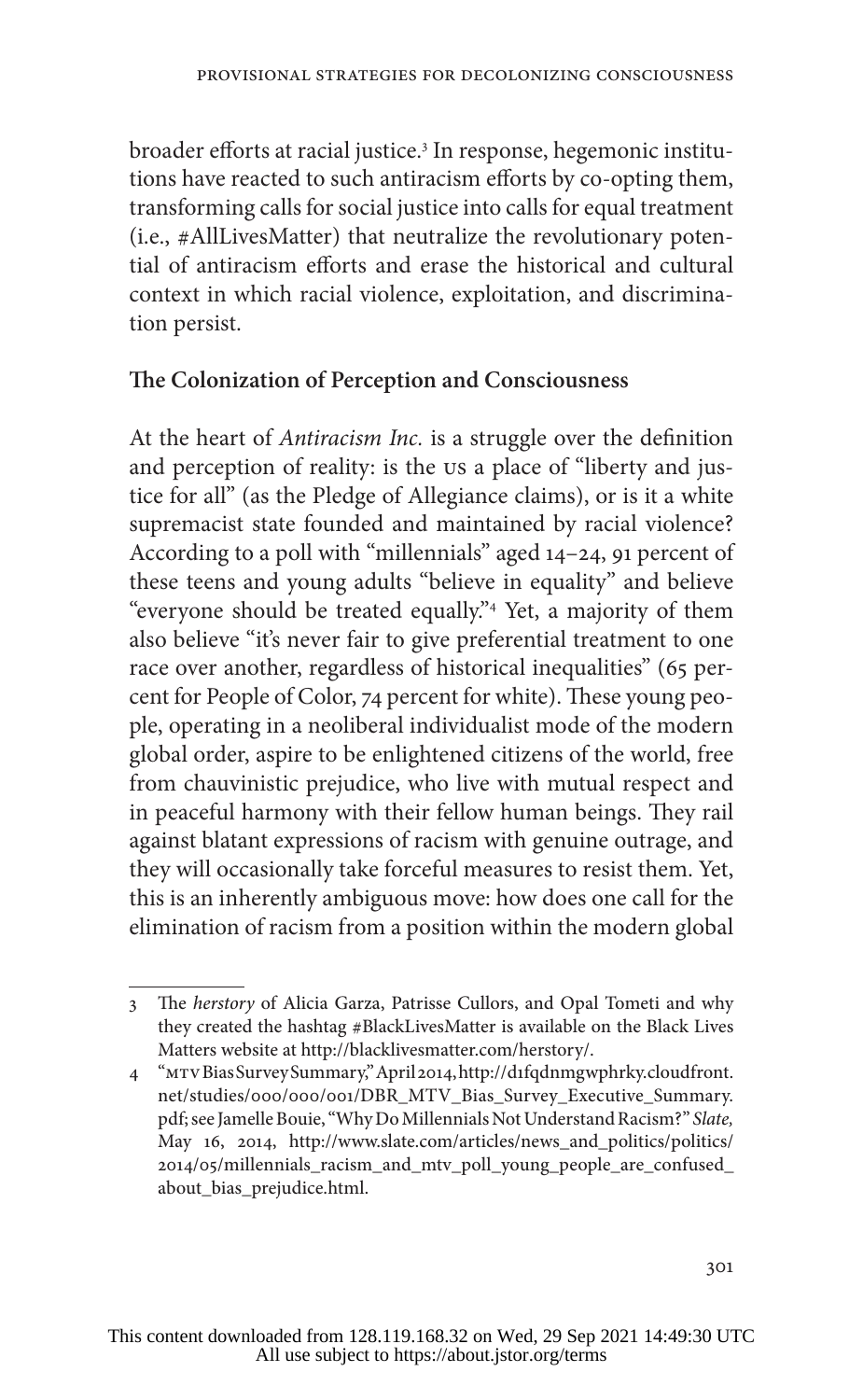order or mainstream US institutions while failing to acknowledge the racist historical foundations for those systems?

On one hand, hegemonic narratives that inform mainstream constructions of American identity (rooted in an epistemic perspective of white Americans) propose that the US is essentially good: a shining beacon of human progress and a place of freedom and equality. These narratives do not necessarily dispute difficult-to-deny facts about racial violence (e.g., slavery, legal segregation, lynching) that might seem to contradict celebratory claims about the essentially good character of us society. Instead, they incorporate this knowledge into celebratory accounts of US identity in a way that does not disrupt the status quo and require drastic/revolutionary action to remedy.<sup>5</sup> According to these narratives, the problem of racism is a relatively circumscribed matter at odds with the defining features of contemporary US society, something that the virtuous majority of present-day citizens routinely repudiate in the rare instances when it occurs.

On the other hand, more critical constructions of American identity, often rooted in everyday experience and epistemic perspectives of marginalized racial and ethnic minority communities, provide a very different understanding of us society. These constructions note how the US is a colonial imposition, created when Europeans informed by notions of racial superiority stole land and resources from Indigenous societies, imported enslaved Africans to work and develop the stolen property, and then declared their independence when European rulers began

<sup>5</sup> Take, for instance, a textbook discussion of the transatlantic slave trade where the authors refer to enslaved Africans as "workers." In cases such as this, even hard to deny facts about racial violence are reinterpreted and re-imagined to render them less damning. Laura Isensee, "Why Calling Slaves 'Workers' is More than an Editing Error," *NPR,* October 23, 2015, http://www.npr.org/sections/ed/2015/10/23/450826208/why-calling-slavesworkers-is-more-than-an-editing-error. For a discussion of "interpretive silence," see Tuğçe Kurtiş, Glenn Adams, and Michael Yellow Bird, "Generosity or Genocide? Identity Implications of Silence in American Thanksgiving Commemorations," *Memory* 18, no. 2 (2010): 208–24, https://doi. org/10.1080/09658210903176478.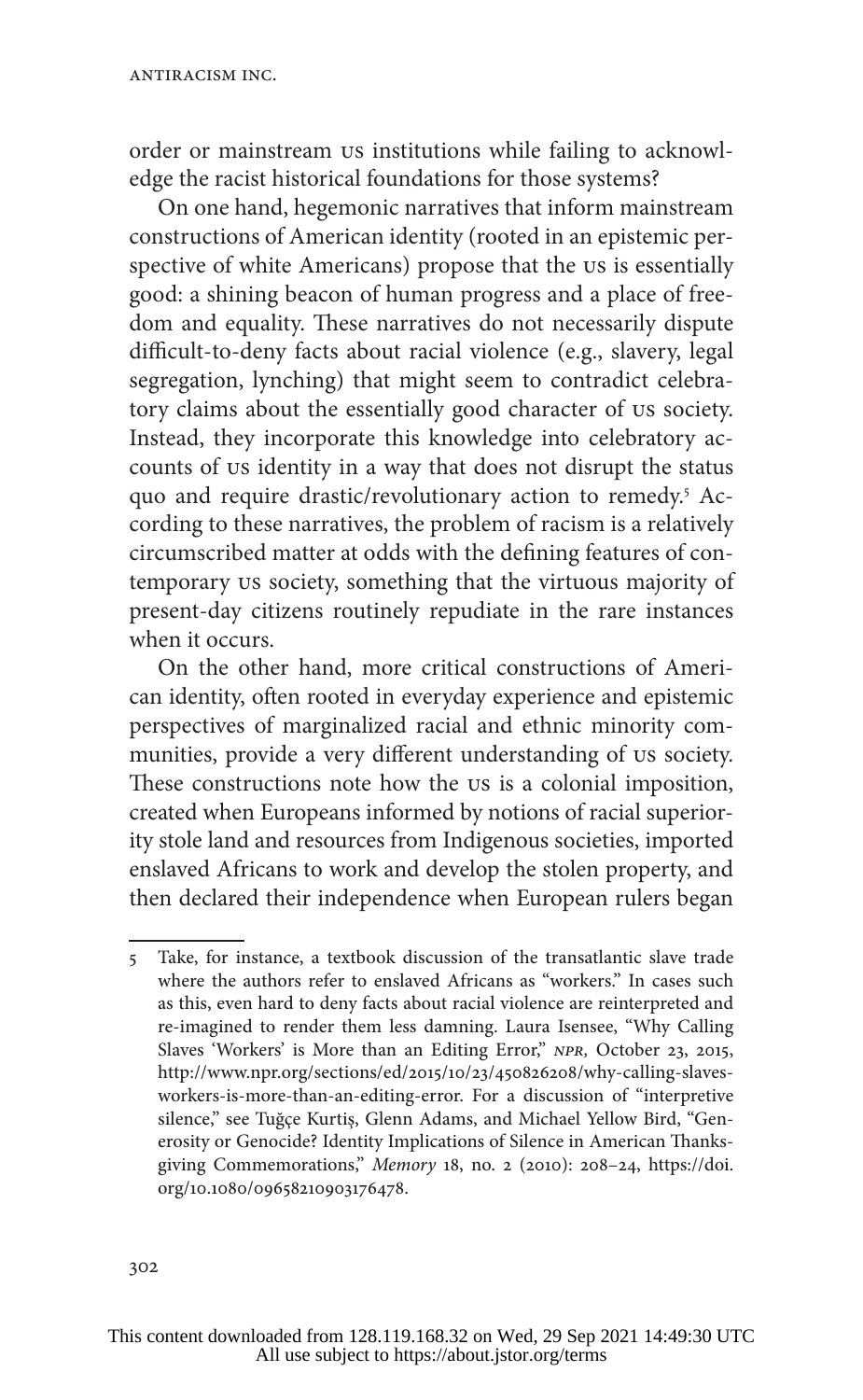to restrain these racial depredations. They founded a new nation rooted in revolutionary liberal ideals of individual freedom and representative government, but they deliberately excluded racialized Others from equal-status participation in this project. After a bloody Civil War and decades of struggle, this status quo rooted in racist violence persists. From this perspective, the problem of racism is a defining feature of the American project, something that requires a revolutionary intervention if American society is to achieve the lofty ideals to which it claims to aspire.

These different constructions of American history and identity likely inform the profound gap in perception of racism in US society that we mentioned in the introduction. In our contribution for the *Antiracism, Inc.* collection, we take this ubiquitous gap in perception of reality—whereby white Americans tend to perceive less racism in everyday life and foundational institutions of US society than do people from a variety of racialized ethnic minority groups—as a way to discuss the colonization of consciousness. Discussions of this idea emphasize that conventional or hegemonic understandings are not neutral reflections on objective reality from disinterested observers with a view from nowhere in particular. Rather, they are situated understandings from an epistemic perspective of whiteness that have become common sense via the projection of racial and colonial power. Regardless of one's social identities, participation in mainstream knowledge forms tends to colonize perception, affording understandings of everyday reality that reflect white epistemic perspectives (and affective sensibilities) and promote interests of white racial power.

How is one to understand racial group differences in perception of racism? Prevailing accounts in hegemonic psychological science typically focus on claims of racism by people in ethnic minority communities as the deviant phenomenon that requires explanation.<sup>6</sup> Direct or blatant expressions of this orientation are incredulous reactions to claims of racism and dismissal of

<sup>6</sup> For discussion of "effect to be explained," see Peter Hegarty and Felicia Pratto, "The Effects of Social Category Norms and Stereotypes on Explanations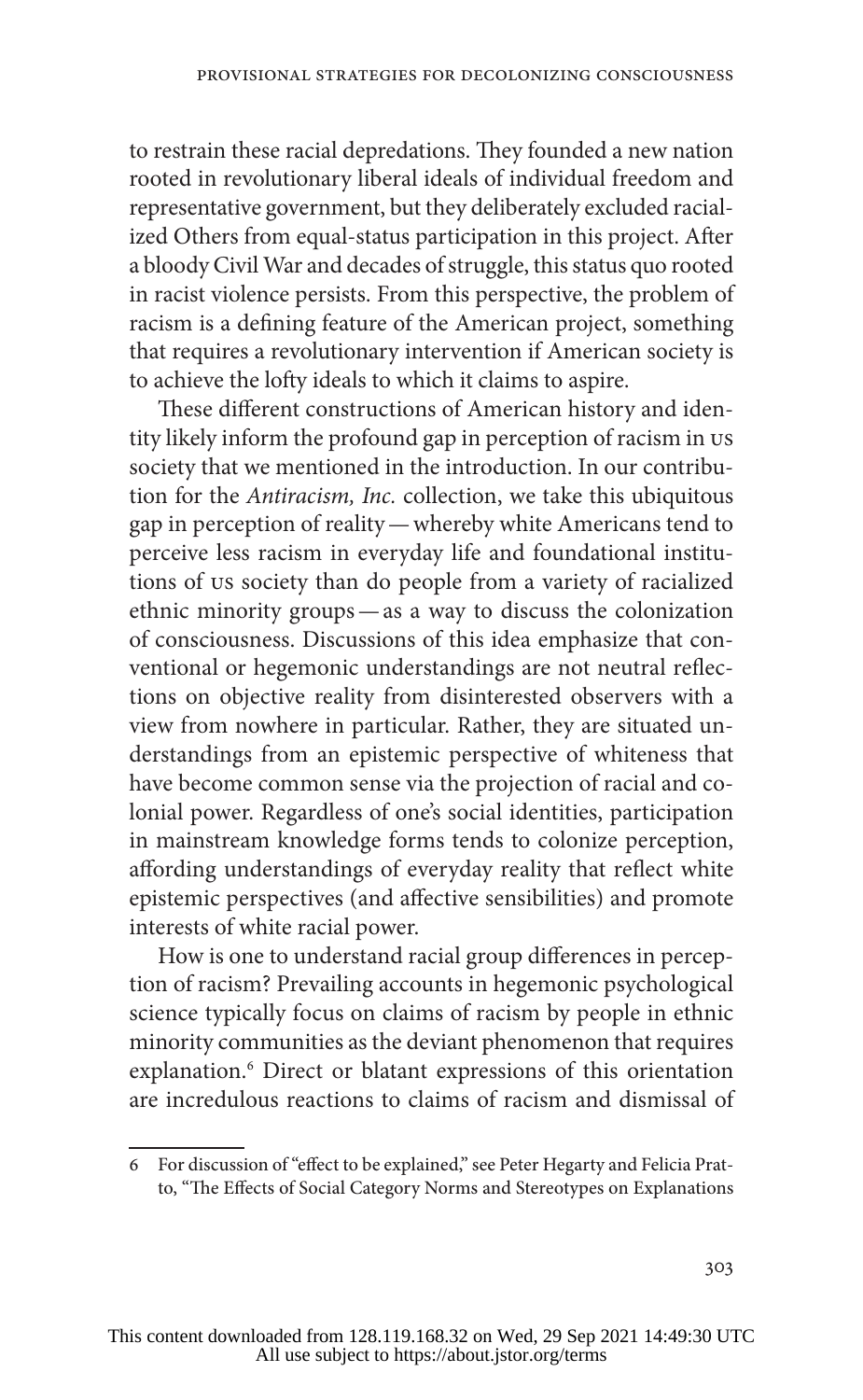claims as an example of "playing the race card": a purportedly strategic move to exaggerate racial grievance.<sup>7</sup> A more subtle expression of this orientation is the tendency for journalists, scientists, and pollsters to report on group differences in ways that set up white patterns as the unremarkable standard from which racial Others deviate. In particular, such reports are likely to frame differences in perception of racism as "Blacks more likely to say race is a factor<sup>38</sup> when an equally accurate description of results is that Whites are *less likely* to say that race is a factor.

This typical mode of interpretation constructs white American perceptions of limited racism as an unremarkable standard of rational objectivity. Measured against this standard, the tendency in mainstream institutions is to pathologize perception of racism. Mild versions construct Black American perception of racism as a form of "perceptual baggage":9 excessive stigma consciousness, racial rejection sensitivity, or a willingness to believe in conspiracy theories.<sup>10</sup> Historically, more extreme ver-

for Intergroup Differences," *Journal of Personality and Social Psychology* 80, no. 5 (2001): 723–35, https://doi.org/10.1037/0022-3514.80.5.723.

<sup>7</sup> Tim Wise, "What Kind of Card is Race? The Absurdity (and Consistency) of White Denial," *Counterpunch,* April 24, 2006, http://www.counterpunch.org/2006/04/24/what-kind-of-card-is-race; Rachel Weiner, "Herman Cain and the 'Race Card,'" *Washington Post,* October 10, 2011, http:// www.washingtonpost.com/blogs/the-fix/post/herman-cain-and-the-racecard/2011/10/10/gIQAVJsRaLblog.html.

<sup>8</sup> "Sharp Racial Divisions in Reactions to Brown, Garner Decisions."

<sup>9</sup> James D. Johnson et al., "Variation in Black Anti-White Bias and Target Distancing Cues: Factors that Influence Perceptions of 'Ambiguously Racist' Behavior," *Personality and Social Psychology Bulletin* 29, no. 5 (2003): 609–22, at 621, https://doi.org/10.1177/0146167203029005006.

<sup>10</sup> Elizabeth C. Pinel, "Stigma Consciousness: the Psychological Legacy of Social Stereotypes," *Journal of Personality and Social Psychology* 76, no. 1 (1999): 114–28, https://doi.org/10.1037/0022-3514.76.1.114; Rodolfo Mendoza-Denton et al., "Sensitivity to Status-based Rejection: Implications for African American Students' College Experience," *Journal of Personality and Social Psychology* 83, no. 4 (2002): 896–918, https://doi.org/10.1037/0022- 3514.83.4.896; Jennifer Crocker et al., "Belief in US Government Conspiracies Against Blacks Among Black and White College Students: Powerlessness or System Blame?" *Personality and Social Psychology Bulletin* 25, no. 8 (1999): 941–53.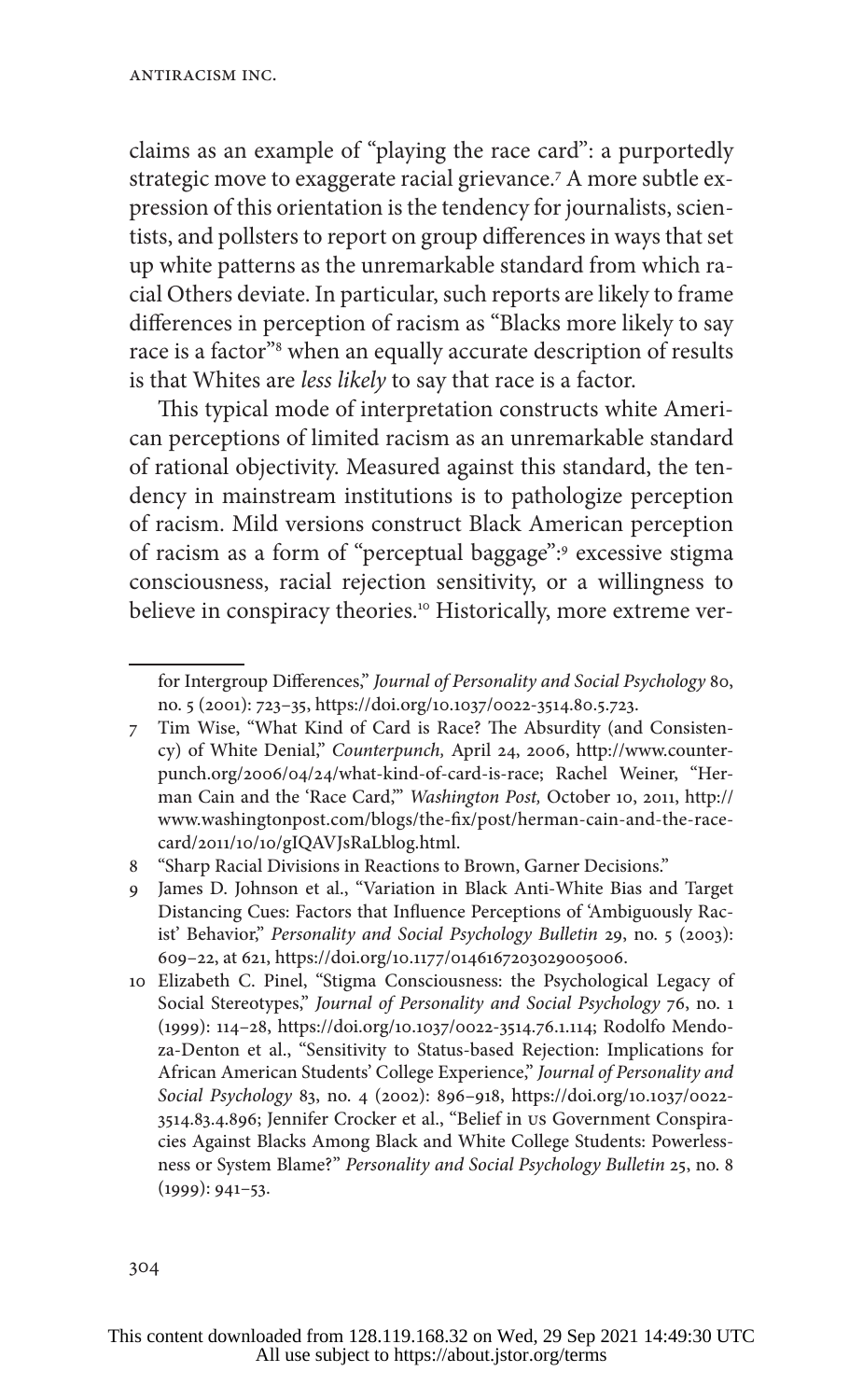sions have linked Black American perceptions of racism with irrational fear and akin to paranoia. Black Americans who expressed a general mistrust of white society (i.e., cultural mistrust) were more likely to be misdiagnosed as schizophrenic or otherwise disturbed.11 These constructions of racism perception as paranoia or exaggeration imply that Black communities are somewhat out of touch with reality in ways that white communities are not.

In summary, hegemonic knowledge systems obscure the operation of racial power and enable otherwise civic-minded people to insulate themselves from knowledge of their participation in the ongoing subordination of global humanity. Social justice advocates seek to illuminate the everyday racism of modern society in order to resist it. In response, defenders of social order seek to incorporate, domesticate, and assimilate understandings about racism—primarily considering it as individual bias and hostile racial animus—in ways that do not fundamentally disrupt the status quo. In this way, the definition and perception of racism becomes a central site of social struggle.

#### **Decolonizing Perception and Consciousness**

Resistance to the incorporation of antiracism requires strategies for decolonizing consciousness. The activity of intellectual decolonization is necessary both to counteract the (often apparently progressive) forms of knowledge that promote ignorance about ongoing racial domination and to illuminate ways of being that ensure a more just and sustainable existence for the im-

<sup>11</sup> Arthur L. Whaley, "Cultural Mistrust and Mental Health Services for African Americans: A Review and Meta-Analysis," *Counseling Psychologist* 29, no. 4 (2001): 513–31, https://doi.org/ 10.1177/0011000001294003; Arthur L. Whaley, "A Two-stage Method for the Study of Cultural Bias in the Diagnosis of Schizophrenia in African Americans," *Journal of Black Psychology*  30, no. 2 (2004): 167–86, https://doi.org/10.1177/0095798403262062; Steven J. Trierweiler et al., "Clinician Attributions Associated with the Diagnosis of Schizophrenia in African American and Non-African American Patients," *Journal of Consulting and Clinical Psychology* 68, no. 1 (2000): 171–75, https://doi.org/10.1037/0022-006X.68.1.171.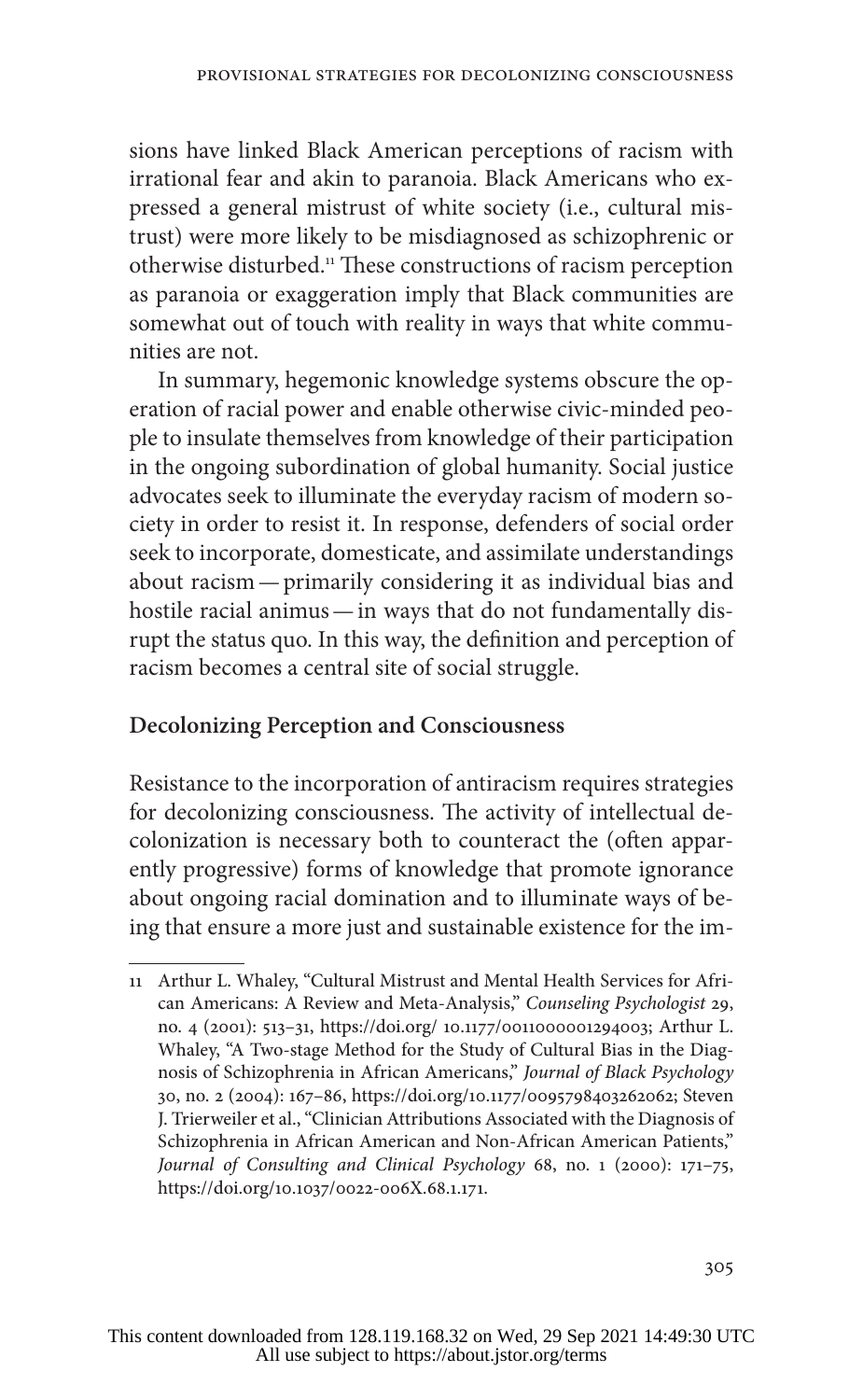poverished global majority. Although very much a theoretical exercise, the task of intellectual decolonization is a key element of the practical struggle against racism and injustice. This imperative task of resistance has commonalities across a variety of liberatory thought traditions (e.g., decolonial, critical race, and liberation theology/philosophy)<sup>12</sup> and global social movements (e.g., Black Power, Chicanx, American Indian, Négritude, Pan-African, and Indian Independence Movements).<sup>13</sup> Though the idea of decolonizing consciousness itself does not reflect a single genealogy, it takes inspiration from several twentieth century scholars and activists including W.E.B. Du Bois, Mahatma Ghandi, Aimé Césaire, Frantz Fanon, and Gloria Anzaldúa among many others.14 In writing about colonial resistance, they each illuminate the epistemic violence by which global institutions forcefully impose understandings and practices from powerful geopolitical centers to relatively powerless peripheries in ways that maintain systems of exploitation and domination. Intellectual frameworks derived from these thought traditions

<sup>12</sup> For example: Kimberlé Williams Crenshaw, "Twenty Years of Critical Race Theory: Looking Back to Move Forward," *Connecticut Law Review* 43, no. 5 (2010): 12–53; Frantz Fanon, *The Wretched of the Earth,* trans. Constance Farrington (New York: Grove Press, 1963); Ignacio Martín-Baró, *Writings for a Liberation Psychology* (Cambridge: Harvard University Press, 1994); Walter D. Mignolo, "Decolonizing Western Epistemology / Building Decolonial Epistemologies," in *Decolonizing Epistemologies: Latina/o Theology and Philosophy,* eds. Ada María Isasi-Díaz and Eduardo Mendieta (New York: Fordham University Press, 2011), 19–43.

<sup>13</sup> Penny M. Von Eschen, *Race against Empire: Black Americans and Anticolonialism* (Ithaca: Cornell University Press, 1997); Teresa Cordova, "Anti-Colonial Chicana Feminism," in *Latino Social Movements: Historical and Theoretical Perspectives,* eds. Rodolfo D. Torres and George Katsiaficas (New York: Routledge, 1999), 11–41; Vine Deloria, *Custer Died for Your Sins: An Indian Manifesto* (Norman: University of Oklahoma Press, 1969); Reiland Rabaka, *The Negritude Movement: W.E.B. Du Bois, Leon Damas, Aimé Césaire, Leopold Senghor, Frantz Fanon, and the Evolution of an Insurgent Idea* (Lanham: Lexington, 2015).

<sup>14</sup> Nelson Maldonado-Torres, "Thinking Through the Decolonial Turn: Post-Continental Interventions in Theory, Philosophy, and Critique—An Introduction," *Transmodernity: Journal of Peripheral Cultural Production of the Luso-Hispanic World* 1, no. 2 (2011): 1–15.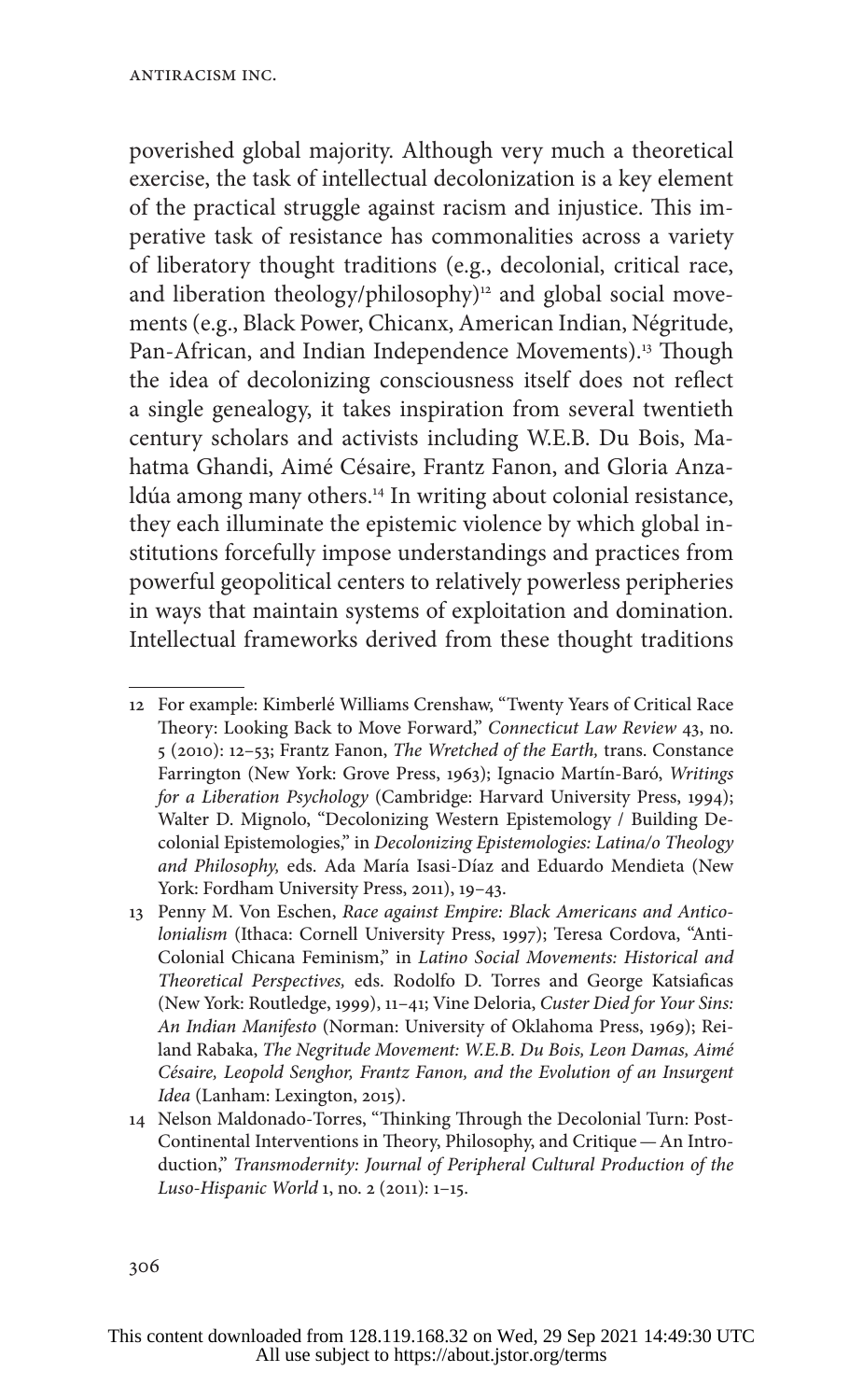advocate preferential consideration for epistemic perspectives of oppressed peoples as a privileged standpoint from which to understand everyday life in modern global order.<sup>15</sup>

Applied to the present case of differences in perception of racism, the idea of a preferential epistemic option implies taking subordinated group experience as a standpoint for understanding everyday events. Associated with this approach are two provisional strategies for decolonizing consciousness: *normalizing* racism perception and *denaturalizing* racism denial. We refer to these strategies as *provisional* in two senses of the word: both (a) something in process awaiting refinement, and (b) something useful to bring on a journey.16 In similar fashion, the idea of *decolonizing consciousness* refers both to the process of interrogating existing tools for the production of particular kinds of (un) consciousness and the production of knowledge tools that are useful for this purpose.

The first strategy for decolonization of consciousness is to provide a context-sensitive, normalizing account of Other patterns that hegemonic accounts and psychological science regard as abnormal.<sup>17</sup> Rather than lack of contact with reality, this normalizing strategy suggests that one consider how apparently "paranoid" perceptions of racism may reflect engagement with ecologically valid forms of knowledge that promote racial con-

<sup>15</sup> See contemporaneous scholarship such as Paulo Freire's (1968) *Pedagogy of the Oppressed* (London: Bloomsbury Academic, 2000), Orlando Fals-Borda's work on participatory action research methodologies, "The Application of Participatory Action-Research in Latin America," *International Sociology* 2, no. 4 (1987): 329–47, https://doi.org/10.1177/026858098700200401, and Linda Tuhiwai Smith's *Decolonizing Methodologies: Research and Indigenous Peoples (*New York: Zed Books, 1999) advocate this perspective when decolonizing consciousness in research and practice.

<sup>16</sup> Our use of *provisional* follows Alison Reed's discussion of "queer provisionality" during meetings of the Antiracism Inc. group in April 2013. See also Alison Reed, "Queer Provisionality: Mapping the Generative Failures of the 'Transborder Immigrant Tool", *Lateral* 4 (2015), https://doi.org/10.25158/ L4.1.4.

<sup>17</sup> Glenn Adams and Phia S. Salter, "Health Psychology in African Settings: A Cultural-Psychological Analysis," *Journal of Health Psychology* 12, no. 3 (2007): 539–51, https://doi.org/10.1177/1359105307076240.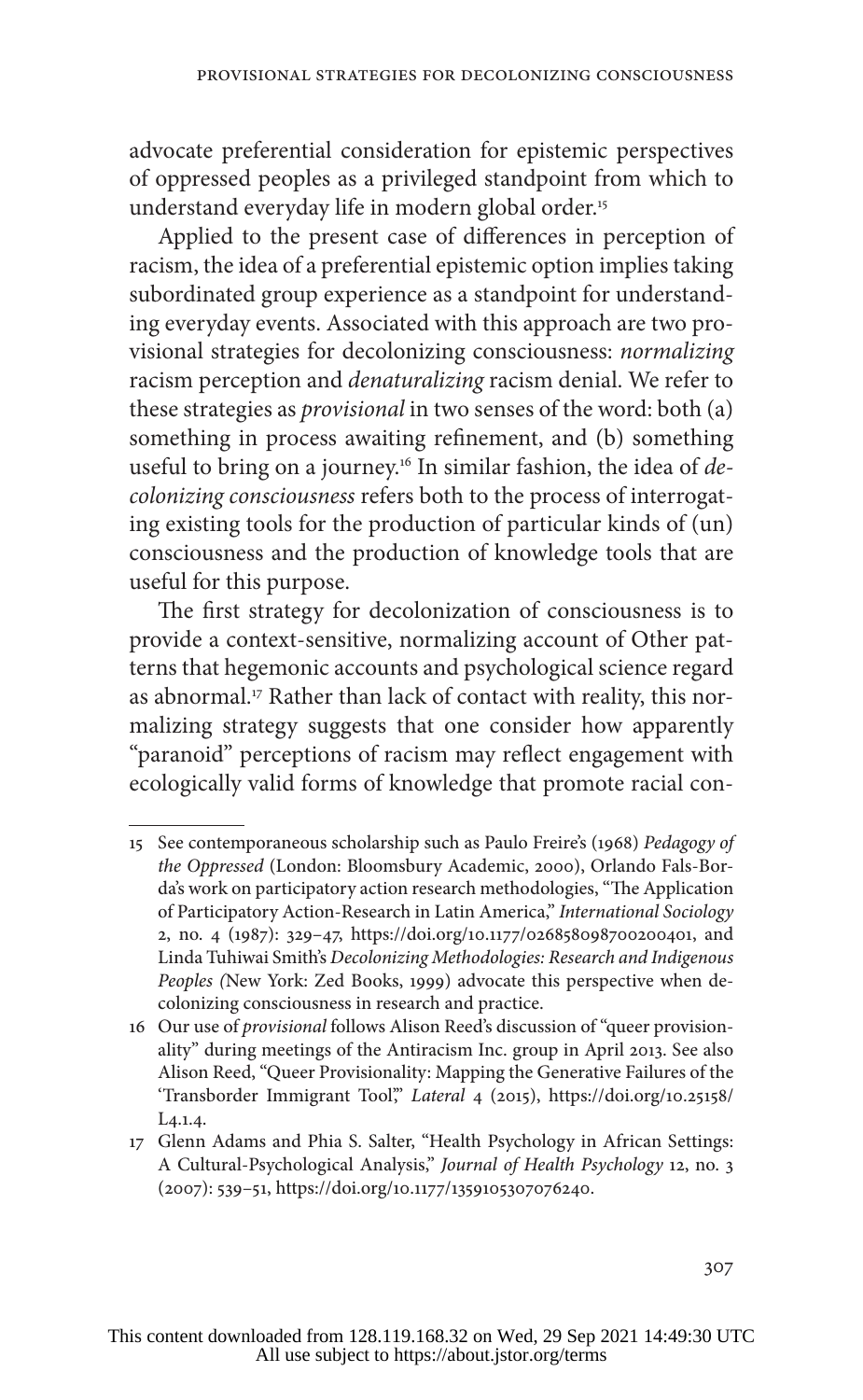sciousness. As an example of this strategy, consider our work on the *Marley Hypothesis*: the idea that perception of racism in US society reflects accurate knowledge about historically documented instances of past racism.18 Black and white Americans completed a true-false test of statements about incidents of racism in US history. Black participants performed better on the test—that is, they were more likely than white participants to confidently identify historically documented instances of racism as true, but they were no more likely to incorrectly identify fake/ fictional items as true—and this Black-white difference in accurate knowledge of past racism accounted for the Black-white difference in perception of present-day racism. The normalizing implication is that Black American tendencies to perceive racism are not distortions of reality (e.g., strategic exaggeration), but instead constitute realistic concerns about enduring manifestations of racism that are finely attuned to accurate knowledge about American history.

The second strategy for decolonization of consciousness is to "turn the analytic lens" back on hegemonic knowledge forms to denaturalize the patterns that these forms portray as a just-natural standard.19 In the present case, the hegemonic knowledge form is the unmarked (and unnamed) white norm to minimize or deny racism in US society and the modern global order. Applied to this case, this strategy of denaturalization suggests that white American tendencies are not an unremarkable reflection of objective reality. Instead, they reflect cultural-psychological processes that lead people to minimize or deny the true extent of racism. From this perspective, the phenomenon that requires explanation in not (only) subordinated group perception of racism (i.e., Blacks see *more* racism), but (also) dominant group denial of racism (i.e., whites see *less* racism). Racism denial is

<sup>18</sup> Jessica C. Nelson, Glenn Adams, and Phia S. Salter, "The Marley Hypothesis: Racism Denial Reflects Ignorance of History," *Psychological Science* 24, no. 2, (2013): 213–18, https://doi.org/ 10.1177/0956797612451466.

<sup>19</sup> Adams and Salter, "Health Psychology in African Settings," 542.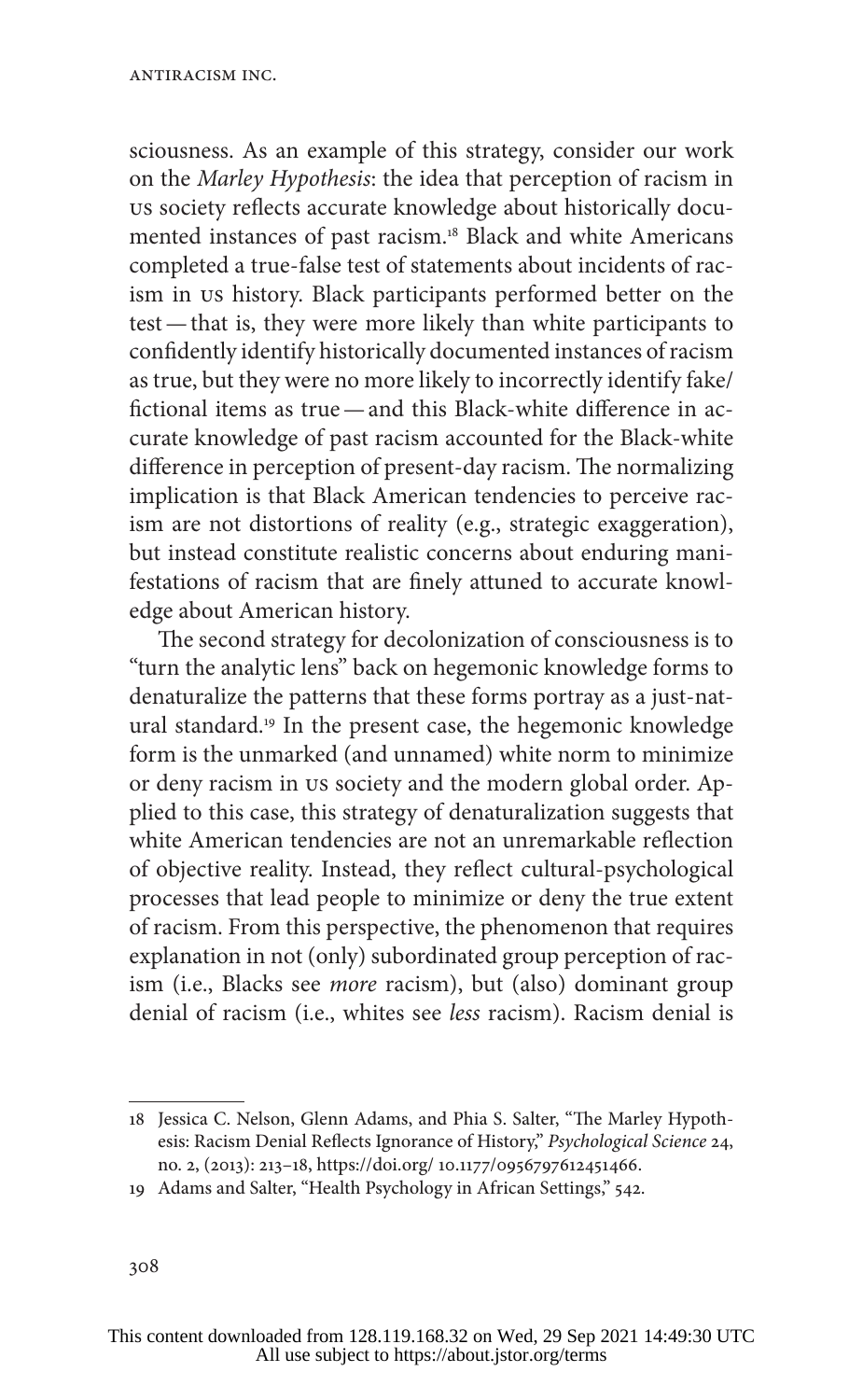not a natural reflection of objective reality but reflects operation of important sociocultural and psychological processes.

Our own and others' research generally points to two sources of white racism denial. One source is motivated perception or wishful thinking. Perception of racism in US society is threatening to white identity because the continuity of past and presentday racism calls into question the merit of whites' advantaged status, the morality of the nation, and the broader legitimacy of the status quo. As a result of these identity threats, white Americans are motivated to deny the pervasiveness of racism in American society.<sup>20</sup> When researchers use experimental techniques (e.g., self-affirmation strategies) to temporarily neutralize these social identity threats, they observe that white Americans perceive greater racism<sup>21</sup> and are more willing to acknowledge systemic forms of racism and privilege.<sup>22</sup>

A second source of white denial of racism is cultural knowledge. Even if people could put aside identity-defensive motivations and weigh questions about racism in an unbiased fashion, a focus on cultural knowledge suggests that white Americans might still deny the extent of racism in the us because they lack information about and experience with racism-relevant realties. In other words, white Americans fail to perceive racism because

<sup>20</sup> Nyla R. Branscombe, Michael T. Schmitt, and Kristin Schiffhauer, "Racial Attitudes in Response to Thoughts of White Privilege," *European Journal of Social Psychology* 37, no. 2 (2007): 203–15, https://doi.org/10.1002/ejsp.348; Eric D. Knowles et al., "On the Malleability of Ideology: Motivated Construals of Color Blindness," *Journal of Personality and Social Psychology* 96, no. 4 (2009): 857–69, https://doi.org/10.1037/a0013595; Brian S. Lowery, Eric D. Knowles, and Miguel M. Unzueta, "Framing Inequity Safely: Whites' Motivated Perceptions of Racial Privilege," *Personality and Social Psychology Bulletin* 33, no. 9 (2007): 1237–50, https://doi.org/10.1177/0146167207303016.

<sup>21</sup> Glenn Adams, Teceta Thomas Tormala, and Laurie T. O'Brien, "The Effect of Self-Affirmation on Perception of Racism," *Journal of Experimental Social Psychology* 42, no. 5 (2006): 616–26, https://doi.org/10.1016/j. jesp.2005.11.001.

<sup>22</sup> Miguel M. Unzueta and Brian S. Lowery, "Defining Racism Safely: The Role of Self-Image Maintenance on White Americans' Conceptions of Racism," *Journal of Experimental Social Psychology* 44, no. 6 (2008): 1491–97, http:// doi.org/10.1016/j.jesp.2008.07.011.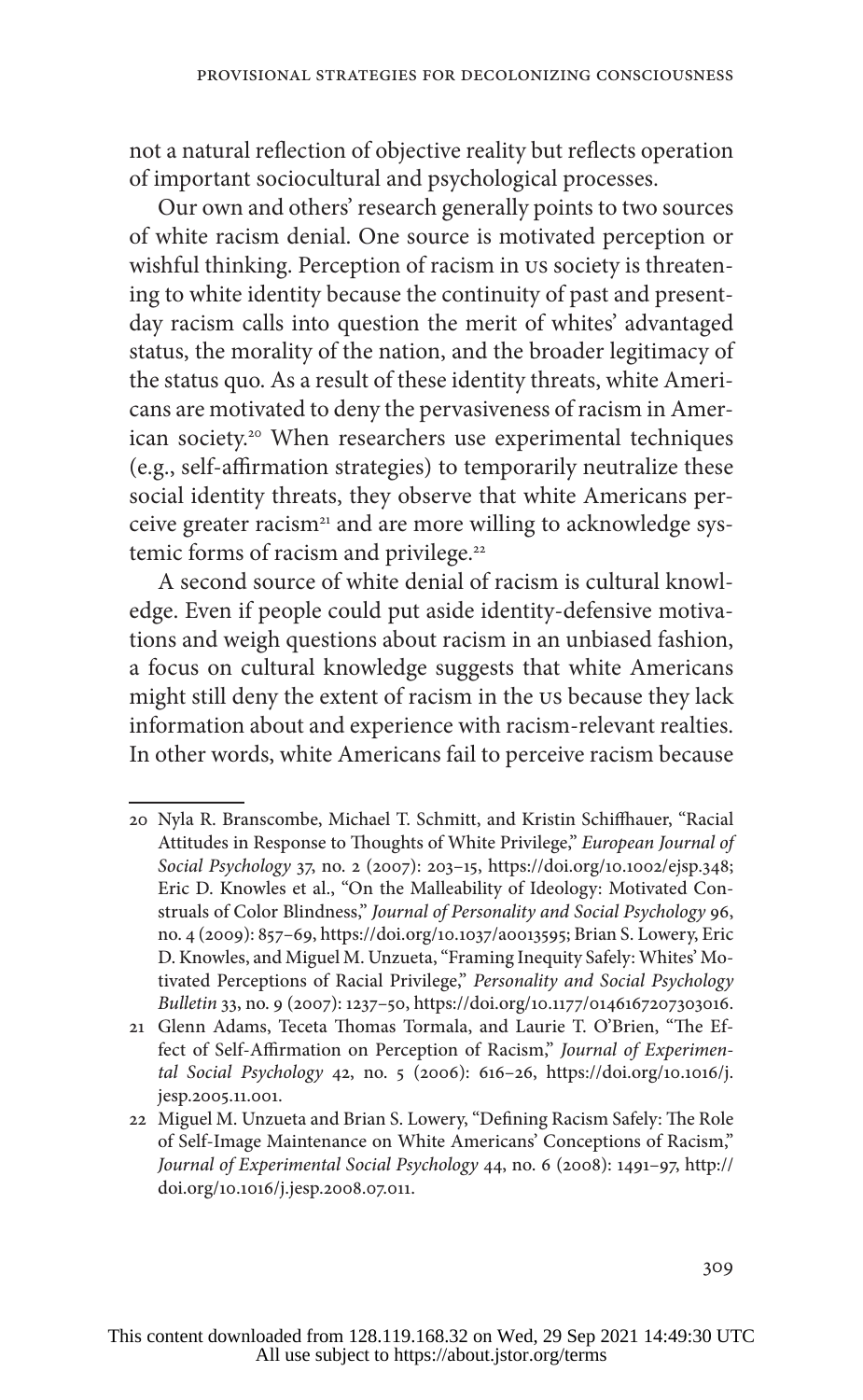they inhabit information ecologies that enable them to remain ignorant about the extent of racism in US society.

One example of relevant cultural knowledge is representations of history. Just as Black American perceptions of racism have roots in greater knowledge of historical racism, white American denials of racism have roots in greater ignorance of historical racism. As we discuss in a subsequent section, representations of history vary in their attention to past racism, and this variation has consequences for perception of present-day racism. Again, as research on the Marley Hypothesis demonstrates, accurate knowledge about incidents of past racism is associated with tendencies to perceive greater racism in presentday society.<sup>23</sup>

Another example of relevant cultural knowledge is definitions of racism. Even when hegemonic representations of history do address past racism, they frequently construct it as the product of "a few bad apples" limited to a few rogue individuals.24 This construction resonates with white sensibilities. Research suggests that a majority of white Americans endorse a conception of racism as hostile, individual prejudice rather than something embedded in the structure of society.<sup>25</sup> In contrast, Black Americans tend to endorse a more systemic conception of racism, which reflects and promotes a more expansive understanding of the way that racism operates in US society and the modern global order.

<sup>23</sup> Nelson et al., "The Marley Hypothesis."

<sup>24</sup> James W. Loewen, *Lies My Teacher Told Me: Everything Your American History Textbook Got Wrong* (New York: New Press, 2008).

<sup>25</sup> Victoria M. Esses and Gordon Hodson, "The Role of Lay Perceptions of Ethnic Prejudice in the Maintenance and Perpetuation of Ethnic Bias," *Journal of Social Issues* 62, no. 3 (2006): 453–68, https://doi.org/10.1111/ j.1540-4560.2006.00468.x; O'Brien et al., "Understanding White Americans' Perceptions of Racism"; Samuel R. Sommers and Michael I. Norton, "Lay Theories About White Racists: What Constitutes Racism (and What Doesn't)," *Group Processes & Intergroup Relations* 9, no. 1 (2006): 117–38, https://doi.org/10.1177/1368430206059881.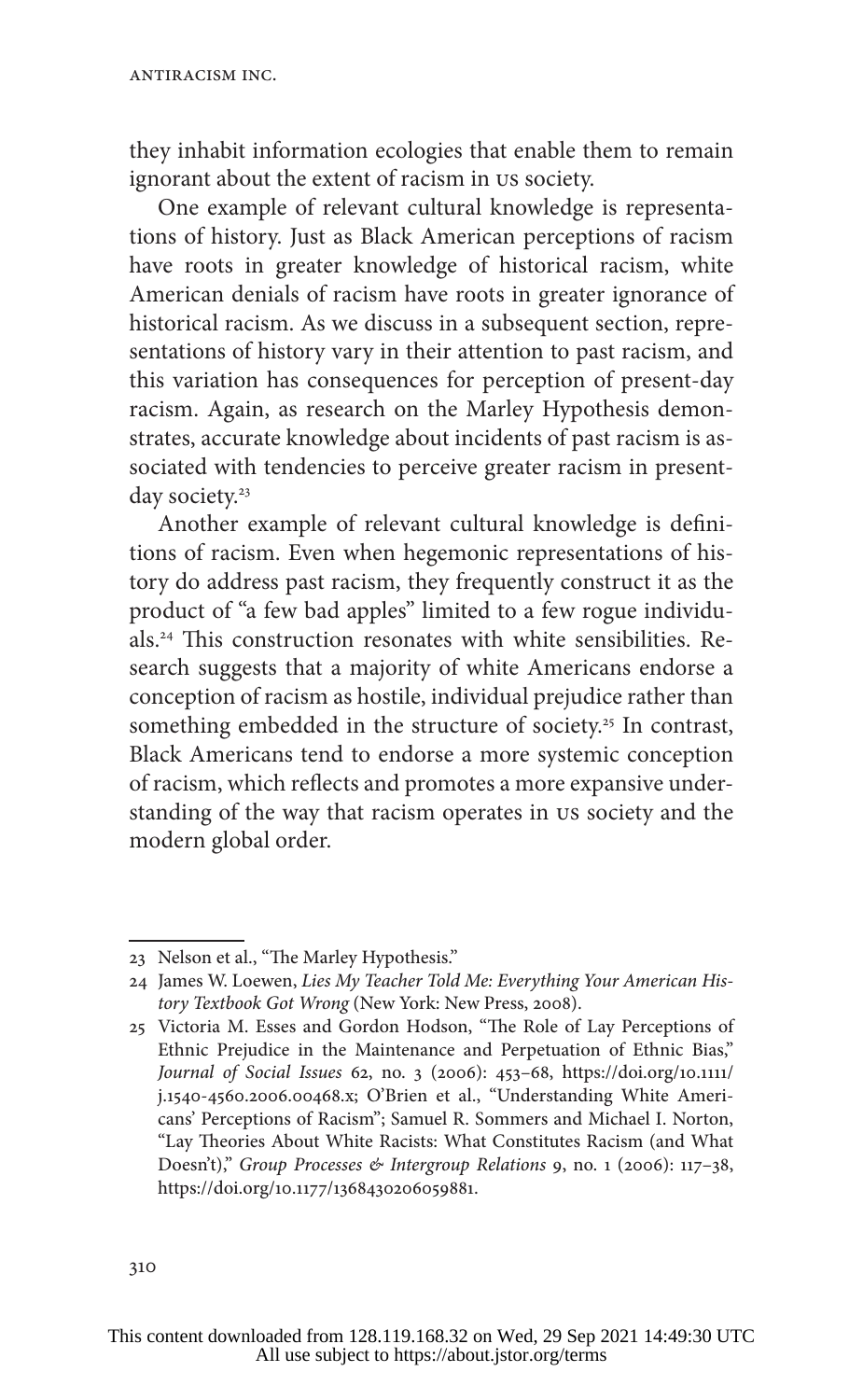# **Contesting Incorporation: Tools for Colonial and Decolonial Consciousness**

The problem with classic distinction between motivated and informational sources perceptual bias is that it can treat informational sources as politically neutral or disinterested cultural differences.<sup>26</sup> In other worlds, it fails to understand the extent to which different cultural realities are "intentional worlds," sites of struggle invested with beliefs and desires of people who create and reproduce them.<sup>27</sup> An emphasis on the intentionality of everyday worlds highlights the extent to which hegemonic institutions in US society have evolved in accordance with the imperative to promote white comfort. White racial power exerts pressure on the evolution of cultural forms, as cultural gatekeepers select understandings of history and society that promote white comfort and omit or deselect understandings that promote white discomfort.28 This is the domain of *Antiracism Inc.*: institutions that have emerged—sometimes intentionally,

<sup>26</sup> For a related discussion of the constant interaction and overlap between motivated group interests and inference (perception, memory, ideology), see Charles W. Mills, "White Ignorance," in *Race and Epistemologies of Ignorance,* eds. Shannon Sullivan and Nancy Tuana (Albany: SUNY Press, 2007),  $11-38.$ 

<sup>27</sup> See Richard A. Shweder, "Cultural Psychology: What Is It?" in *Cultural Psychology: Essays on Comparative Human Development,* eds. James Stigler, Richard Shweder, and Gilbert Herdt (Cambridge: Cambridge University Press, 1990): 1–44. For a more recent articulation, see Glenn Adams, "Context in Person, Person in Context: A Cultural Psychology Approach to Social-Personality Psychology," in *Oxford Handbook of Personality and Social Psychology,* eds. Kay Deaux and Mark Snyder (New York: Oxford University Press, 2012), 182–208; Phia S. Salter and Glenn Adams, "On the Intentionality of Cultural Products: Representations of Black History as Psychological Affordances," *Frontiers in Psychology* 7, art. 1166 (2016): 1–21, https://doi. org/10.3389/fpsyg.2016.01166; George Lipsitz, *The Possessive Investment in Whiteness: How White People Profit from Identity Politics* (Philadelphia: Temple University Press, 2006).

<sup>28</sup> See Zeus Leonardo and Logan Manning, "White Historical Activity Theory: Toward a Critical Understanding of White Zones of Proximal Development," *Race Ethnicity and Education* 20, no. 1 (2017): 15–29; http://doi.org/ 10.1080/13613324.2015.1100988. See, also, Paula Ioanide, *The Emotional Poli-*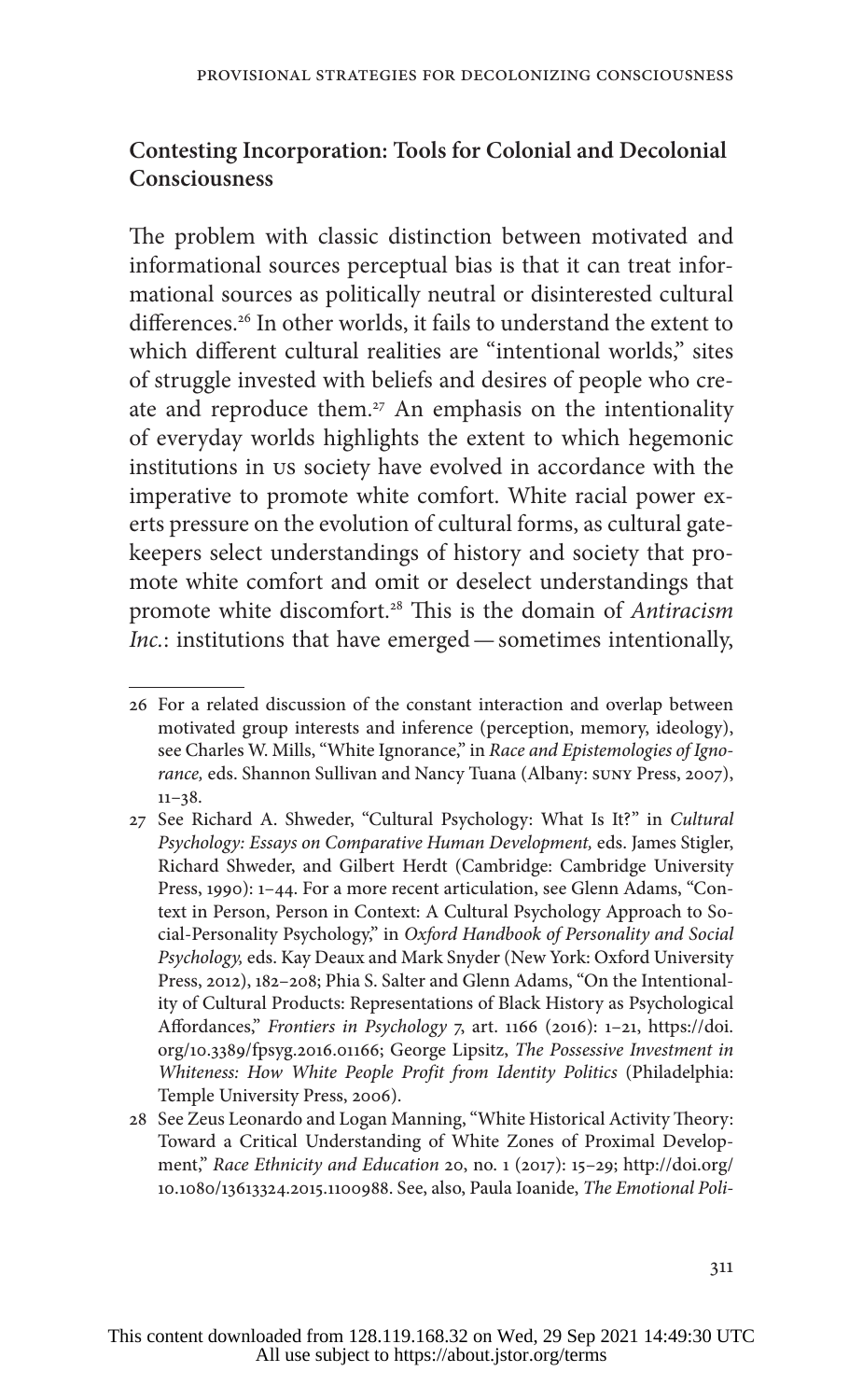antiracism inc.

but often unwittingly through acts of barely conscious selection based on unrecognized preferences—because they serve needs of people advantaged by domination to produce constructions of reality that represent and "define racism safely."<sup>29</sup>

# **Incorporating Black History: Celebrating Diversity or Ignoring Racism?**

When Carter G. Woodson created the institution of Black History Month (BHM), he believed that the commemoration practice not only would instill racial pride within the African American community, but also would introduce an antiracist consciousness among white Americans.30 As mainstream American society increasingly incorporated BHM, this cultural tool evolved to serve a variety of different purposes.<sup>31</sup> Some expressions of BHM—for example, advertisements for Budweiser proclaiming that "this chapter of history brought to you by the king of beer"—are clearly tangential (or even antithetical) to the original purpose of antiracism education.<sup>32</sup> In such cases, BHM becomes another opportunity for corporations to advertise

*tics of Racism: How Feelings Trump Facts in an Era of Colorblindness* (Stanford: Stanford University Press, 2015).

<sup>29</sup> Unzueta and Lowery, "Defining Racism Safely."

<sup>30</sup> Pero Gaglo Dagbovie, "Making Black History Practical and Popular: Carter G. Woodson, the Proto Black Studies Movement, and the Struggle For Black Liberation," *Western Journal of Black Studies* 28, no. 2 (2004): 372–83; Carter G. Woodson, *The Mis-education of the Negro* (San Diego: Book Tree, 2006).

<sup>31</sup> Abul Pitre and Ruth Ray, "The Controversy around Black History," *Western Journal of Black Studies* 26, no. 3 (2002): 149–54.

<sup>32</sup> Hailey Persinger, "'Black History' Beer Poster Makes a Stir: Budweiser Sponsored the Commemoration of Kings and Queens of Africa," *San Diego Union-Tribune,* February 16, 2011, http://www.utsandiego.com/news/2011/ feb/16/black-history-beer-poster-makes-a-stir/. See also John Hope Franklin et al., "Black History Month: Serious Truth Telling or a Triumph in Tokenism?" *Journal of Blacks in Higher Education* 18 (1998): 87–92, https://doi. org/10.2307/2998774; Pero Gaglo Dagbovie, "'Of All Our Studies, History is Best Qualified to Reward our Research': Black History's Relevance to the Hip Hop Generation," *Journal of African American History* 90, no. 3 (2005): 299–323, https://doi.org/10.1086/JAAHv90n3p299.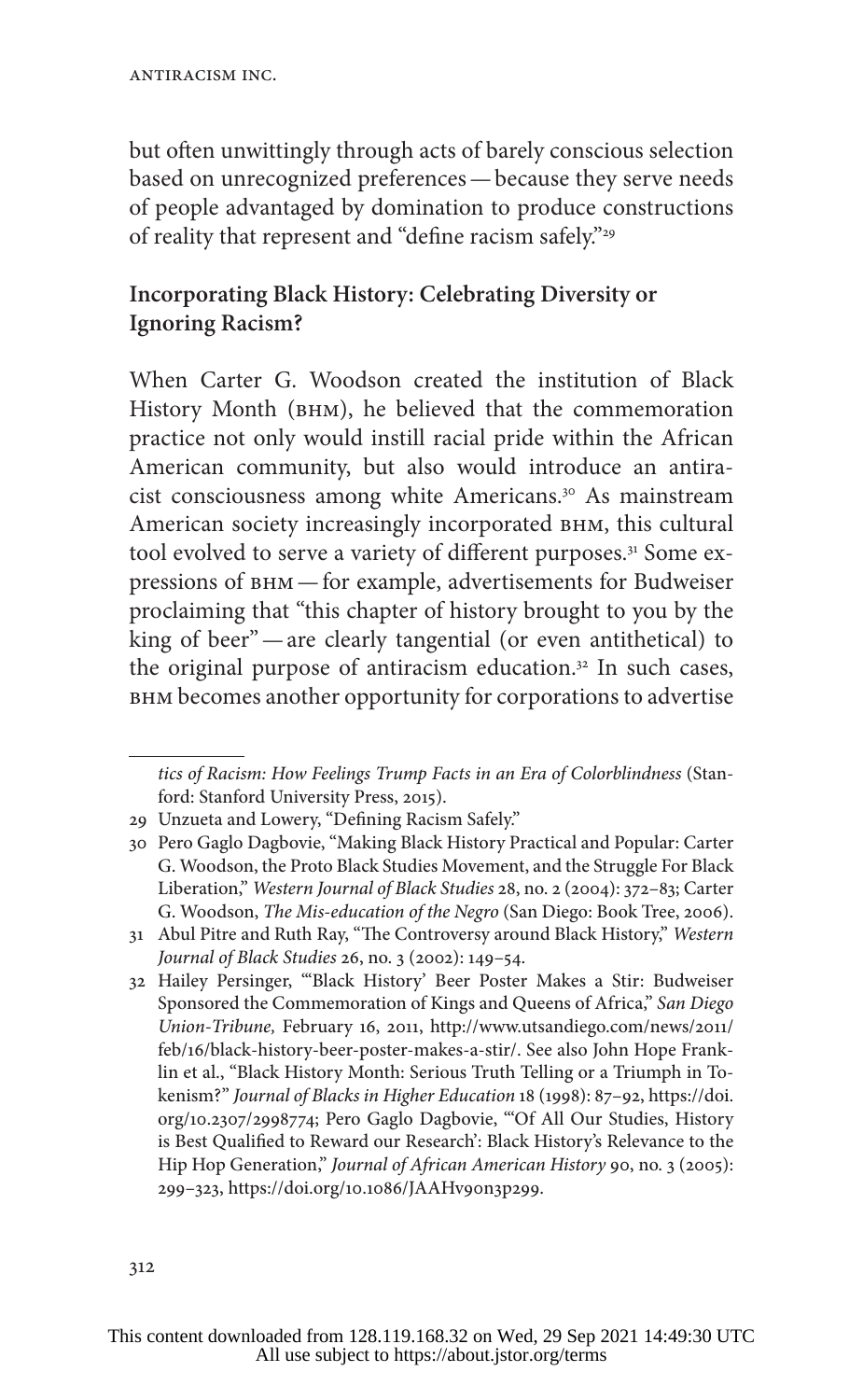products to a niche market and thereby profit at the expense of oppressed communities. However, even expressions of BHM that share the goal of antiracism education can vary in effectiveness. Many institutions have incorporated BHM into school programming and curricula for educational purposes, but it is not clear to what extent these efforts have realized Woodson's original mission of promoting antiracism.

In general, representations of American history tend to glorify the heroic efforts of a few individuals and to sanitize identity-threatening versions of the past.<sup>33</sup> The desire to silence events and reemphasize the good of the nation are amplified in cases where the events under consideration—enslavement, rape and torture, segregation, and terroristic violence—are crimes against humanity. This raises a problem for the incorporation of BHM commemoration practices into mainstream us society, because such violent events are central to the collective narrative identity of Black Americans.34 Despite its relevance to the topic, research that we conducted in Midwest US high schools revealed that BHM commemorations typically silenced memory of such violence via (at least) two sanitizing strategies. One strategy is to highlight individual Black American achievement—whether inventors, intellectuals or Civil Rights heroes—while minimizing the historical barriers that these individuals faced or the collective struggle to eliminate those barriers.<sup>35</sup> Another strategy is to direct discussions about Black history toward multicultural tolerance and diversity instead of focusing on the ongoing legacy of systemic expropriation, exploitation, and violent oppression.36 We saw this strategy appear to a greater extent in

<sup>33</sup> Loewen, *Lies My Teacher Told Me.*

<sup>34</sup> Ron Eyerman, "The Past in the Present: Culture and the Transmission of Memory," *Acta Sociologica* 47, no. 2 (2004): 159–69, https://doi. org/10.1177/0001699304043853.

<sup>35</sup> Wayne Journell, "When Oppression and Liberation are the Only Choices: The Representation of African Americans Within State Social Studies Standards," *Journal of Social Studies Research* 32, no. 1 (2008): 40–50, at 40. See also Pitre and Ray, "The Controversy Around Black History."

<sup>36</sup> Glenn Adams et al., "Beyond Prejudice: Toward a Sociocultural Psychology of Racism and Oppression," in *Commemorating Brown: The Social Psychol-*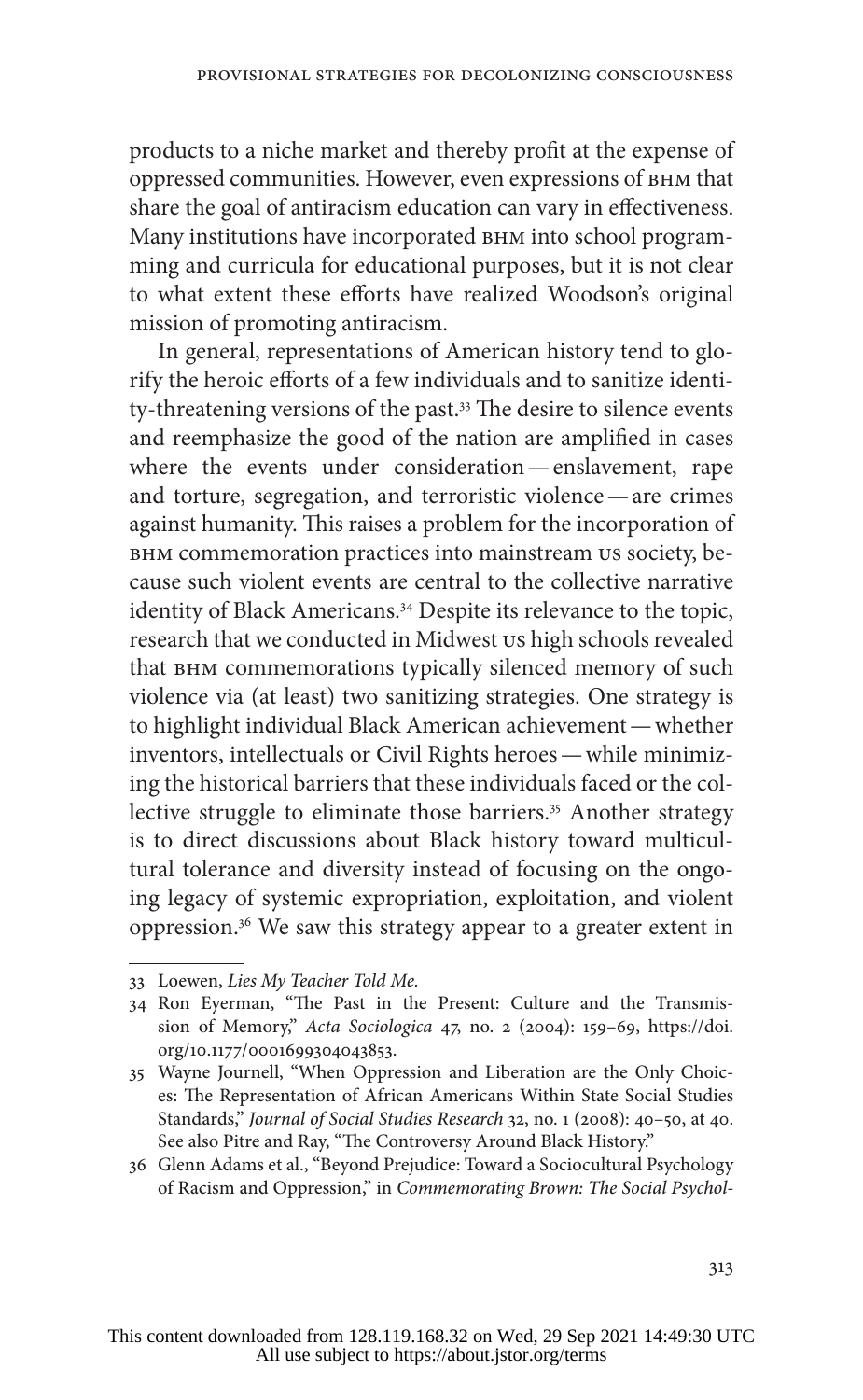predominately white schools, where BHM materials highlighted contemporary issues of multiculturalism and diversity rather than historical events specifically.<sup>37</sup>

## **Implications for Antiracism Efforts**

BHM representations are a tool for the production of both knowledge and ignorance about racism. To illustrate how constructions of history afford reproduction of ignorance, first consider implications for the focus of antiracism efforts. Acceptable antiracism efforts within mainstream us institutions require incorporation of sanitized narratives that maintain an image of the US and its citizens as ultimately good. In the case of BHM, mainstream institutions affirm their dedication to diversity (versus social justice) by celebrating BHM with stories highlighting the many contributions of African Americans to US history. The presence of celebratory narratives helps us remember the events about which we can be proud. At the same time, the silences embedded in historical erasure facilitate collective forgetting of those events that afford shame or guilt. The problem with reproducing sanitized versions of history is that, instead of critically addressing the relationship between historical racism and present-day inequality, silence about racism obscures this relationship. Slavery, Jim Crow, and other forms of state-sanctioned violence are at the foundation of many social-psychological, economic, and structural barriers manifest in current day racial disparities. Silence about these historical realities in BHM commemorations promotes collective forgetting and deflects attention away from structural barriers that continue to impact people of African descent.

*ogy of Racism and Discrimination,* eds. Glenn Adams et al. (Washington, DC: American Psychological Association, 2008), 215–46; Stephen C. Wright and Micah E. Lubensky, "The Struggle for Social Equality: Collective Action Versus Prejudice Reduction," in *Intergroup Misunderstandings: Impact of Divergent Social Realities,* eds. Stephanie Demoulin, Jacques-Philippe Leyens, and John F Dovidio (New York: Psychology Press, 2009), 291–310.

<sup>37</sup> Salter and Adams, "On the Intentionality of Cultural Products."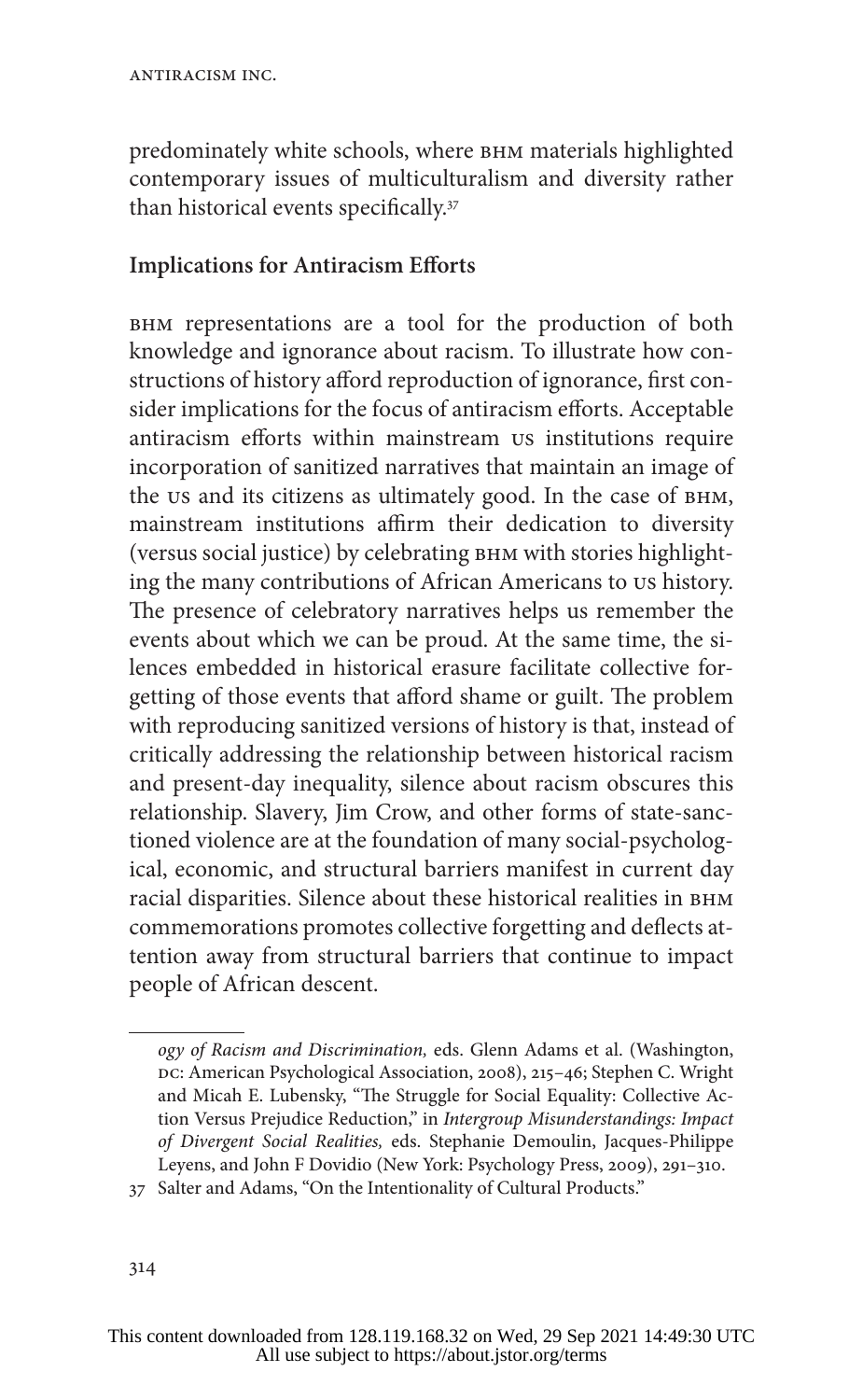Like the emphasis on tolerance and diversity, the emphasis on heroic and individual achievement also deflects attention from structural barriers. However, this emphasis has the added advantage of resonating with such dominant group ideologies as colorblindness, meritocracy, and protestant work ethic. These ideologies afford the tendency to blame minority group disadvantage on group characteristics rather than systemic forces embedded in the foundations of American society.<sup>38</sup>

### **Implications for Perception of Racism**

Similar to predominantly white schools, representations of BHM from predominantly Black schools also emphasized Black individual achievement. In contrast, and unlike predominantly white schools, representations of BHM in predominantly Black schools made more explicit references to historical racism.39 This difference in emphasis has important implications for perception of racism and support for antiracist policy. In particular, empirical evidence from two studies indicated that BHM representations typical of schools where Black students were in the majority were more effective at promoting perceptions of racism in US society compared to BHM representations typical of predominately white schools. In the first study, participants engaged with actual BHM materials sampled from commemoration displays in predominantly Black or white Midwestern high schools. In the second study, participants engaged with BHM narratives inspired by the differences we observed in the materials: celebratory representations of Black history that emphasized past achievements of Black Americans, critical representations

<sup>38</sup> John T. Jost, Mahzarin R. Banaji, and Brian A. Nosek, "A Decade of System Justification Theory: Accumulated Evidence of Conscious and Unconscious Bolstering of the Status Quo," *Political Psychology* 25, no. 6 (2004): 881–919, https://doi.org/10.1111/j.1467-9221.2004.00402.x; Shana Levin et al., "Ethnic Identity, Legitimizing Ideologies, and Social Status: A Matter of Ideological Asymmetry," *Political Psychology* 19, no. 2 (1998): 373–404, https://doi. org/10.1111/0162-895X.00109.

<sup>39</sup> Salter and Adams, "On the Intentionality of Cultural Products."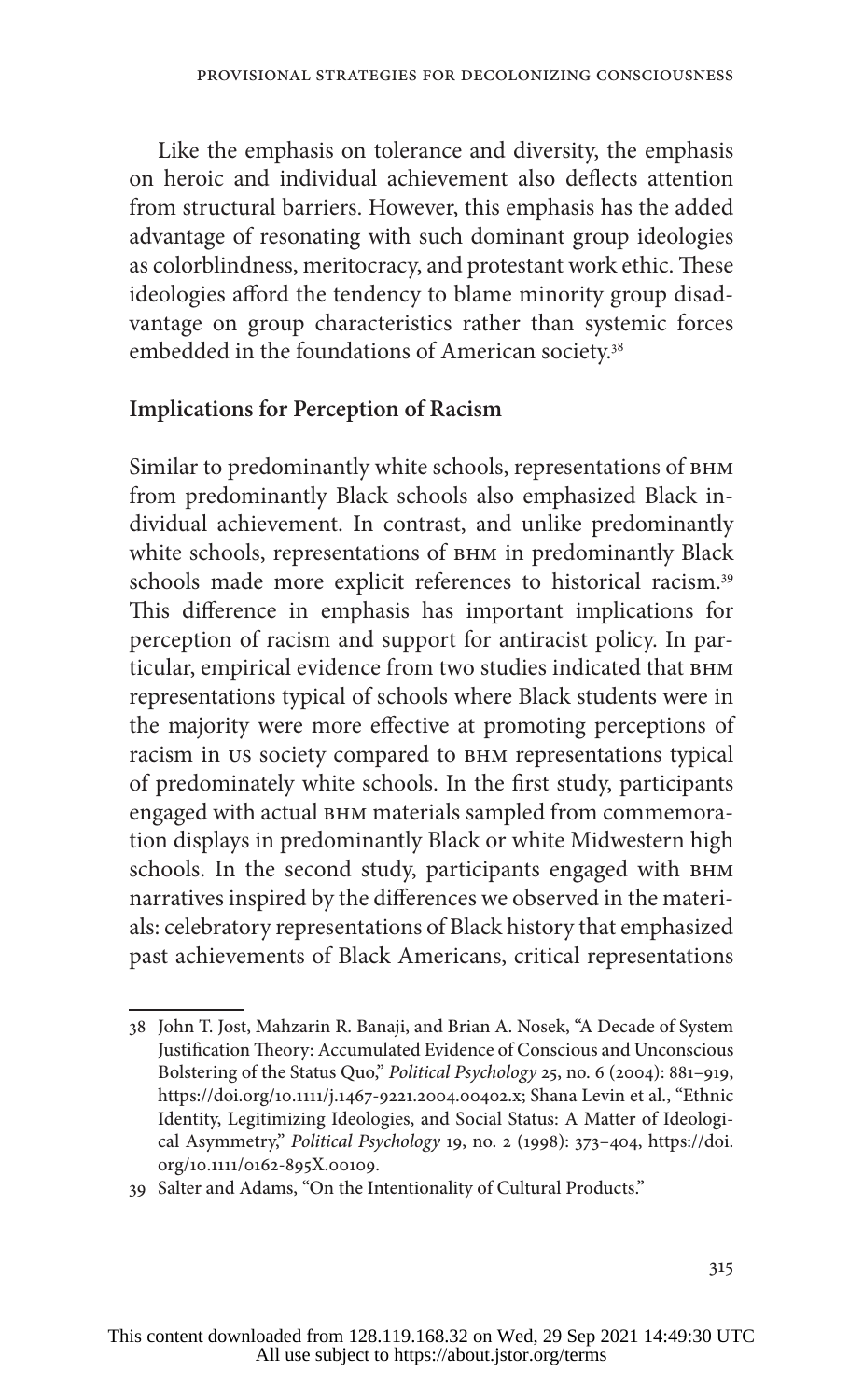that emphasized historical instances of racism, or mainstream representations of US history that rendered people of African descent invisible. Participants exposed to critical representations not only perceived greater racism in US society, but also indicated greater support for policies designed to ameliorate racial inequality than did participants in the other two conditions. The impact of critical history knowledge on perception is important because, in both studies, perceptions of racism facilitated support for antiracism policies. This research helps to illuminate how white institutional spaces reproduce racism by promoting constructions of the past that fail to mention instances of racist oppression.40 Sanitized representations of the past minimize perception of racism in present, which undermines support for antiracism policies.

## **Defining Racism Safely: The Prejudice Problematic**

Another epistemic tool that affords ignorance of racism concerns what scholar Margaret Wetherell has referred to as the "prejudice problematic": a way of understanding racism that locates the foundations of the problem in the stereotypical beliefs, prejudicial evaluations, and learned associations of individual minds.41 Early theorists of prejudice, most notably Gordon Allport, focused on racial dynamics in terms of individual expressions of antipathy and hostility towards a group or its members

<sup>40</sup> Salter and Adams, "On the Intentionality of Cultural Products"; Carol Schick and Verna St. Denis, "Troubling National Discourses in Anti-Racist Curricular Planning," *Canadian Journal of Education/Revue Canadienne de L'éducation* 28, no. 3 (2005): 295–317, https://doi.org/10.2307/4126472. For a discussion of white institutional space more broadly, see Wendy Leo Moore, *Reproducing Racism: White Space, Elite Law Schools, and Racial Inequality*  (Lanham: Rowman and Littlefield, 2008).

<sup>41</sup> Margaret Wetherell, "The Prejudice Problematic," in *Beyond Prejudice: Extending the Social Psychology of Conflict, Inequality, and Social Change,* eds. John Dixon and Mark Levine (Cambridge: Cambridge University Press, 2012): 158–78.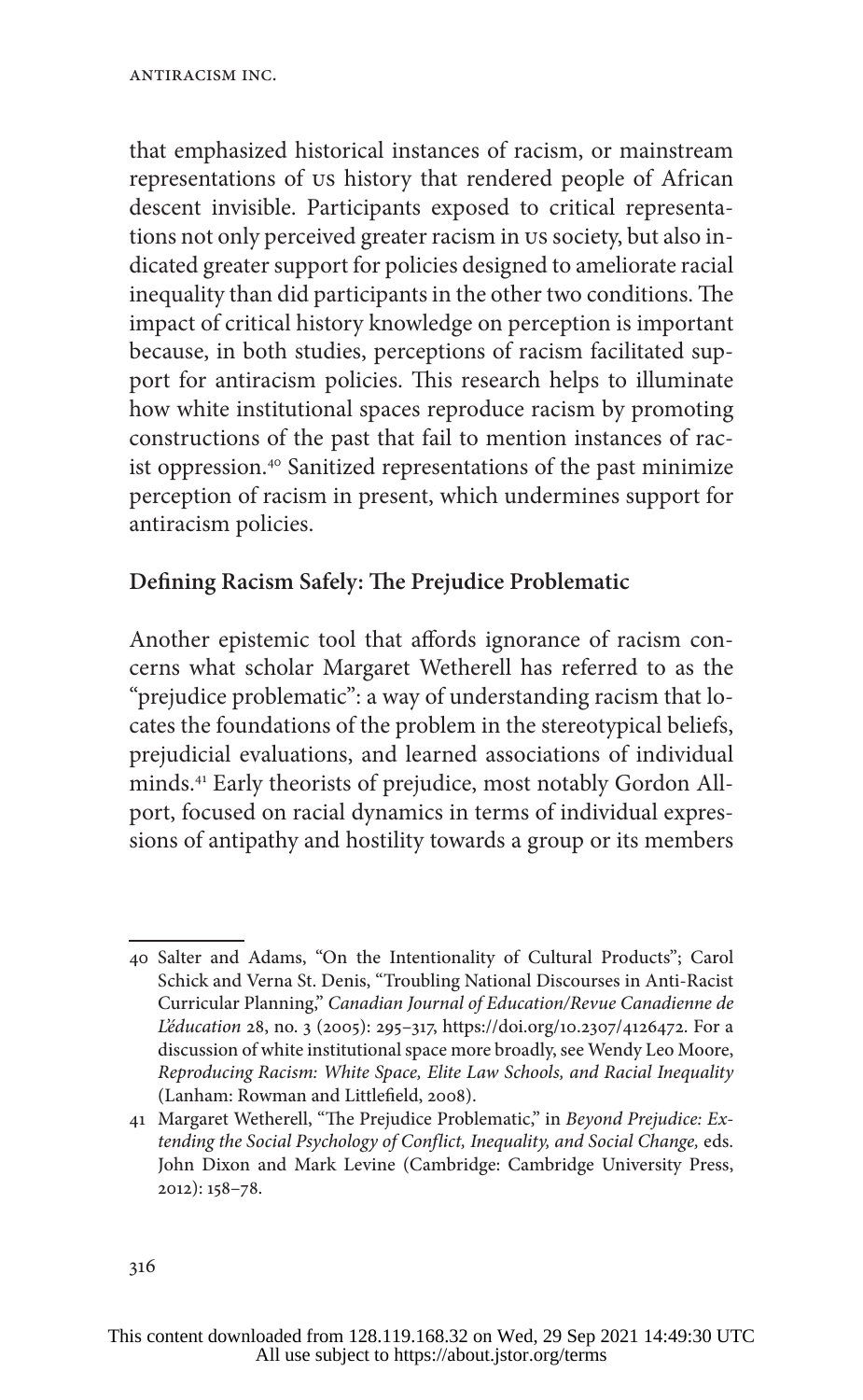based on (false) generalizations or stereotypes.<sup>42</sup> Though some researchers began to consider broader group-level explanations for racial prejudice in the mid-1960s and early 1970s (because conceptions of individual prejudice failed to account for the institutionalized nature of racism that was the focus of the Civil Rights Movement in the US ),<sup>43</sup> the root cause was still largely considered the problem of biased individuals who discriminate. Notably, even today, this individual level understanding of racism is more prominent among white Americans than People of Color<sup>44</sup> and despite efforts to shift academic discourse toward discussions of systemic racism, prejudice models continue to inform contemporary conceptions of racism in mainstream institutions such as law, politics, and hegemonic social science.<sup>45</sup> Indeed, within academia, this understanding of racism is perhaps nowhere more evident than in our home discipline of psychological science.

One problem with the prejudice problematic is its location within the broader, neoliberal individualist ways of being and associated forms of knowledge that inform standard accounts in hegemonic social science. Perspectives of decolonial theory emphasize the extent to which these forms of knowledge are not an objectively neutral or politically innocent understanding of social reality, but instead reflect the racial power of colonial violence.46 From this perspective, the very possibility of modern/

- 44 "On Views of Race and Inequality."
- 45 "On Views of Race and Inequality"; Alan David Freeman, "Legitimizing Racial Discrimination Through Antidiscrimination Law: A Critical Review of Supreme Court Doctrine," *Minnesota Law Review* 62 (1977): 1049–19; Leah N. Gordon, *From Power to Prejudice: The Rise of Racial Individualism in Midcentury America* (Chicago: University of Chicago Press, 2015).
- 46 Glenn Adams, Sara Estrada-Villalta, and Luis H. Gómez Ordóñez, "The Modernity/Coloniality of Being: Hegemonic Psychology as Intercultural Relations," *International Journal of Intercultural Relations* 62 (2017):

<sup>42</sup> Gordon Allport, *The Nature of Prejudice* (Cambridge: Addison-Wesley, 1954); Todd D. Nelson, *The Psychology of Prejudice* (Boston: Allyn and Bacon, 2006).

<sup>43</sup> James M. Jones, *Prejudice and Racism* (New York: McGraw-Hill, 1997); Stokely Carmichael and Charles Hamilton, *Black Power: The Politics of Liberation* (New York: Random House, 1967).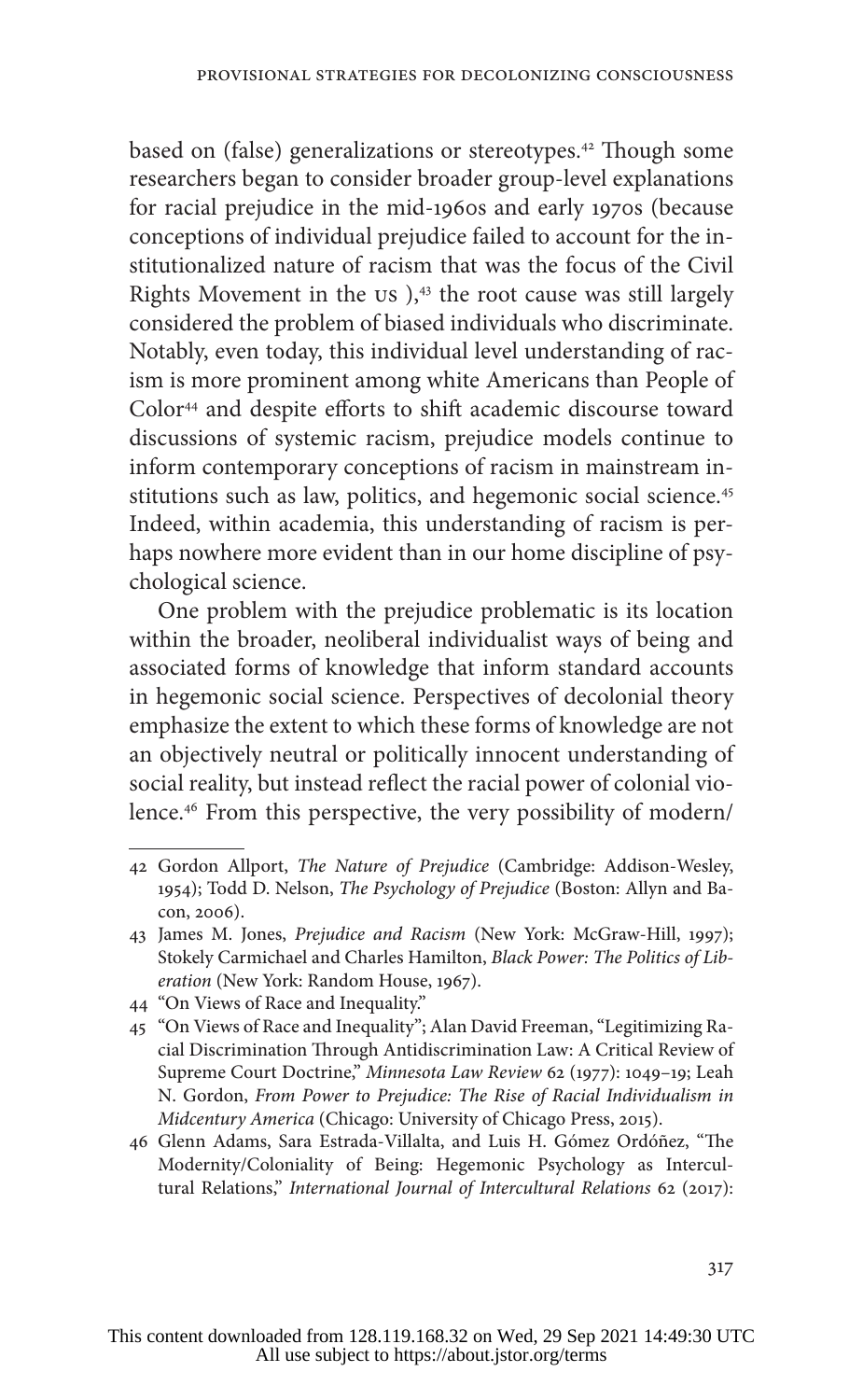individualist subjectivity/positionality rests upon the colonial violence that provided a privileged few (at the expense of the vast majority) with sufficient affluence to enable the sense of freedom from constraint and independence from context associated with modern individualism. However, the reference to coloniality is not only a comment on the origins of modern individualism in racial violence, but also refers to the consequence of associated knowledge forms for the ongoing *reproduction* of racial violence.

## **Implications for Antiracism Efforts**

To illustrate how individualist constructions of person—and the prejudice problematic in particular—afford reproduction of violence, consider implications for the focus of antiracism efforts. Simply put, a conception of racism as individual prejudice suggests a focus of antiracism efforts on reduction of this prejudice.<sup>47</sup> One problem with this conception of antiracism efforts is that transforms the historically particular problem of white supremacist violence and European global domination into a more general issue of equipotential intergroup intolerance. In other words, it regards anti-white prejudice among people of

<sup>13–22,</sup> https://doi.org/10.1016/j.ijintrel.2017.06.006; Nelson Maldonado-Torres, "On the Coloniality of Being: Contributions to the Development of a Concept," *Cultural Studies* 21, no. 2-3 (2007): 240–70, https://doi. org/10.1080/09502380601162548; Walter Mignolo, *The Darker Side of Western Modernity: Global Futures, Decolonial Options* (Durham: Duke University Press, 2011).

<sup>47</sup> Indeed, resonating with a prevailing conception that equates racism with individual prejudice, influential work in social psychology and interventions based on this work have tended to emphasize prejudice reduction and equipotential intergroup tolerance rather than more powerful interventions to disrupt the embedded structural racism of the colonial present. See John Dixon et al., "'Let Them Eat Harmony': Prejudice-Reduction Strategies and Attitudes of Historically Disadvantaged Groups," *Current Directions in Psychological Science* 19, no. 2 (2010): 76–80, https://doi. org/10.1177/0963721410363366. See also Phillip Hammack, *Narrative and the Politics of Identity: The Cultural Psychology of Israeli and Palestinian Youth* (Oxford: Oxford University Press, 2011).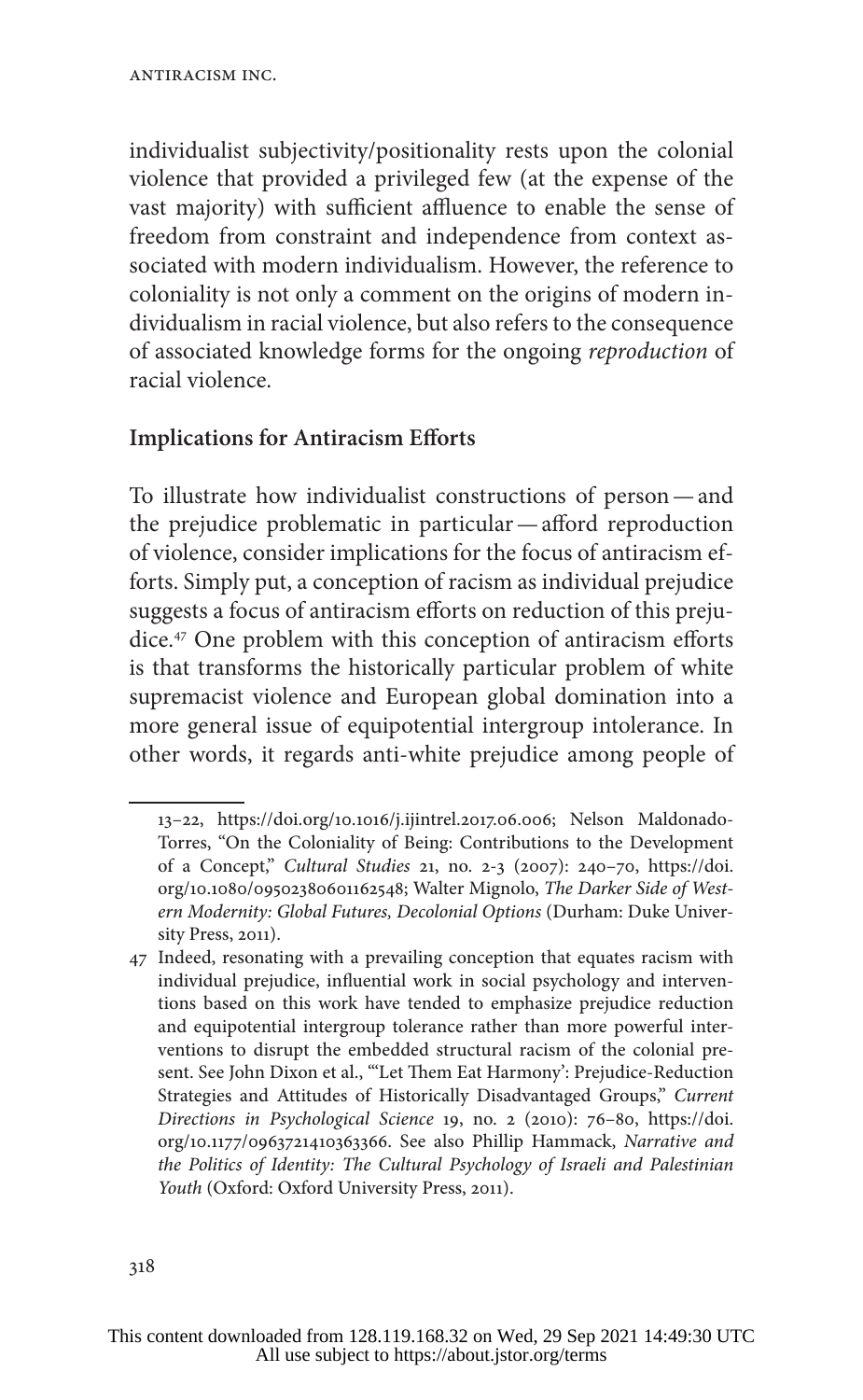African descent to be just as problematic as anti-Black prejudice among people of European descent.<sup>48</sup> The result of this conception of racism as equipotential prejudice—any endorsement of intergroup bias regardless of power differentials and historical context—is an #AllLivesMatter approach to antiracism action that focuses on equal treatment regardless of race, while conveniently forgetting the downstream effects of differential treatment set in motion by centuries-old colonial violence that continue to reproduce the unjust status quo.

This suggests a second problem with the conception of antiracism efforts as prejudice reduction. It transforms problems of structural injustice into problems of tolerance and interpersonal emotion. In response to people who express indignation about enduring structural racism, this expression of Antiracism, Inc. asks "can't we all just get along?" In response to the masses who express a deep hunger for social justice, this expression of Antiracism, Inc. replies "Let them eat harmony."49 That is, let the suffering masses be content with knowledge that (most) people bear them no ill feeling or racial animus. This construction of antiracist action delegitimizes and attenuates indignation about historical and ongoing injustice, leads people to trade justice for peace and harmony, and contributes to the reproduction of an unjust status quo by undermining motivation for resistance.

<sup>48</sup> The prevalent appeal of this idea in US society is evident in the frequency of questions about anti-white racism and the possibility of Black racists. Our response to such questions is to distinguish between prejudice and racism. Although it is possible (and perhaps adaptive) for people of color in the US to harbor a healthy suspicion or even *prejudice* toward white Americans, this is not what we mean by racism. Instead, we reserve the use of *racism* to refer to beliefs or actions that promote white Supremacy. From this perspective, a person of color performs racism not by harboring biases that portray white people in a negative light (e.g., as potential perpetrators of racism), but instead by acting in ways (e.g., engaging in discriminatory hiring practices by declaring a candidate's name too "ghetto") that ultimately serve the interests of white Supremacy.

<sup>49</sup> Dixon et al., "'Let Them Eat Harmony.'"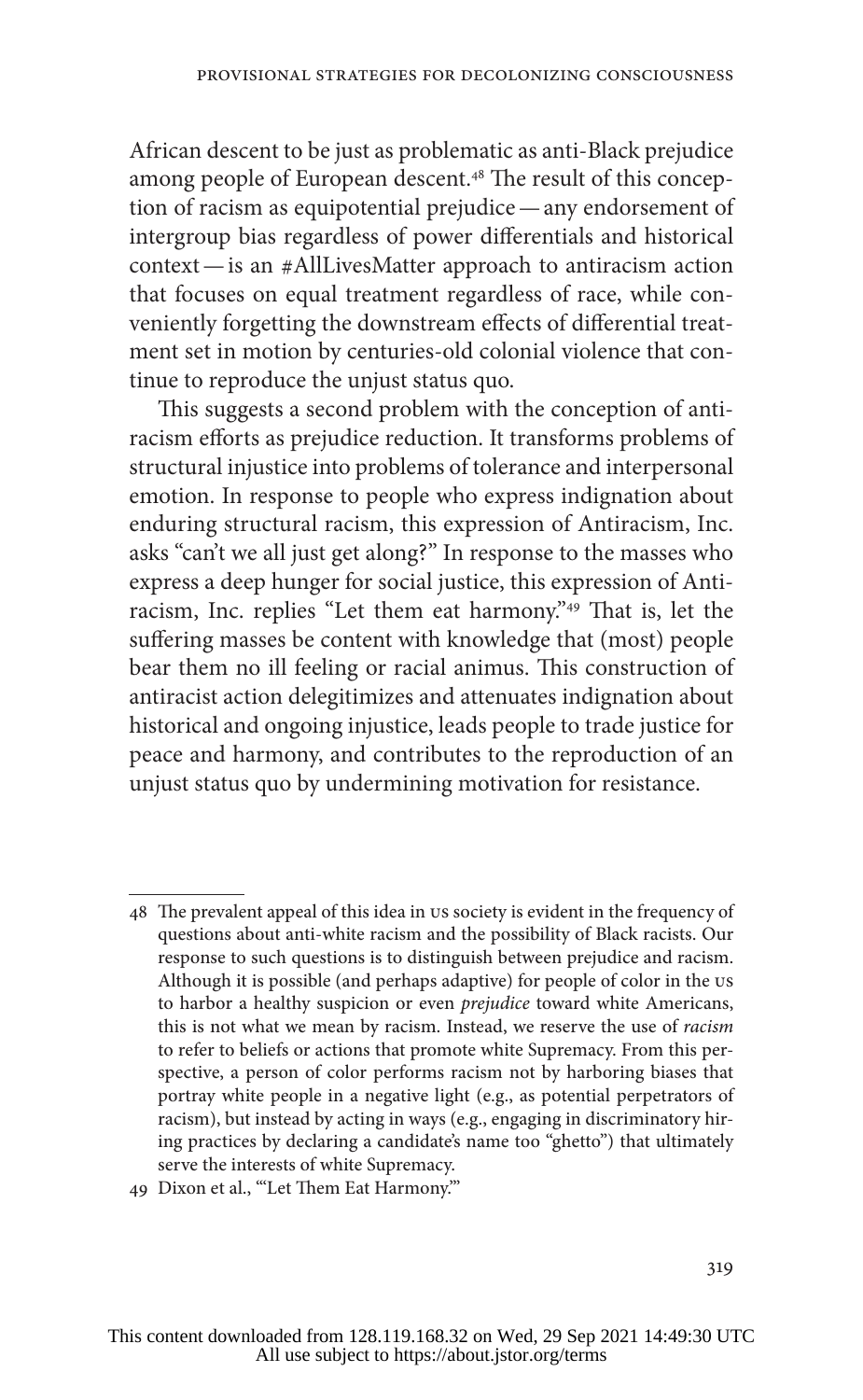#### **Implications for Perception of Racism**

As another illustration of how conceptions of racism as individual bias afford reproduction of violence, consider implications for perception of racism and support for antiracist policy or collective action. By locating the foundations of racism in individual bias, the prejudice problematic understates the extent to which racism causes harm. In particular, it limits the notion of racism to cases where one person engages in differential treatment toward another person, whether as a result of deliberate prejudice or less conscious bias. It does not admit the possibility of racism via disparate impact, whereby the similar treatment results in systematically different outcomes for racially advantaged and disadvantaged targets. Nor does it admit the possibility of racism embedded in the structure of American society.<sup>50</sup> A person who draws upon this conception to make judgments about the extent of racism in American society or about the role of racism in particular events is likely to focus on the beliefs and attitudes of the people involved. Given that a large proportion of people in US society claim non-racist ideology, the person is likely to conclude that racism is not a plausible explanation for differential outcomes, and this conclusion is likely to undermine the person's support for forceful antiracism measures.

It follows from this reasoning that an important intervention to counteract epistemologies of ignorance is to promote conceptions of racism as a force embedded in the structure of American society. Evidence for this assertion comes from two experiments in which researchers exposed social psychology students to either a "sociocultural" tutorial that defined racism in structural terms or a more standard tutorial that defined racism as individual bias (i.e., the prejudice problematic). Results of both experiments confirmed that students not only, (1) tended to perceive greater racism in everyday events, but also, (2) showed greater endorsement of forceful antiracist policy after exposure to the tutorial outlining a sociocultural conception of

<sup>50</sup> Adams et al., "Beyond Racism."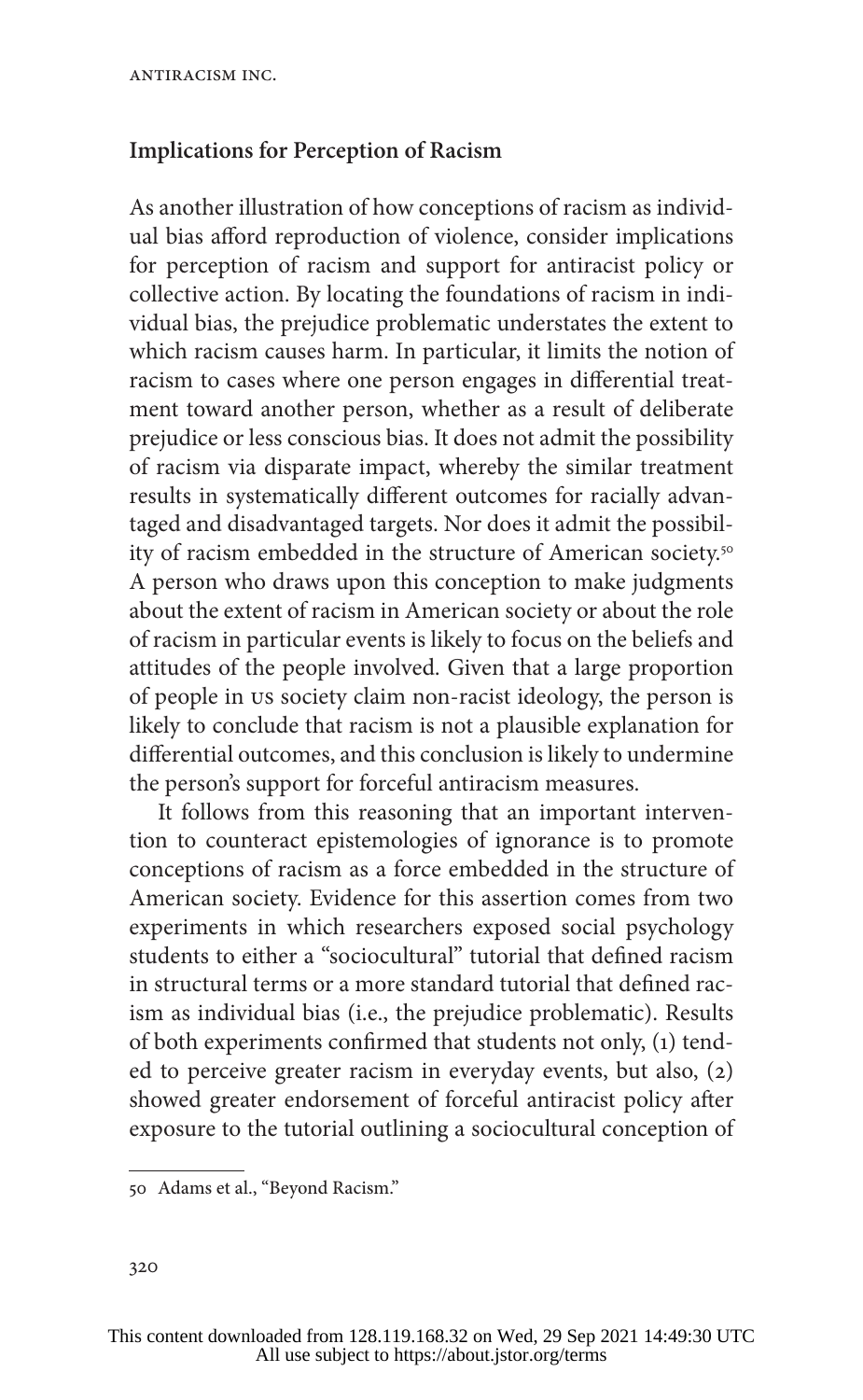racism (i.e., as a force embedded in the structure of modern society) than after exposure to a more standard tutorial rooted in the prejudice problematic.<sup>51</sup>

#### **Conclusion: How to (Re)produce Decolonial Consciousness**

In this chapter, we presented two provisional strategies to decolonize consciousness. We applied these strategies to consider group differences in perception of racism. The first strategy is to provide a context-sensitive, normalizing account of oppressed group patterns that hegemonic accounts portray as abnormal. The second strategy is to "turn the analytic lens" and denaturalize white American tendencies of racism denial that mainstream accounts portray as unbiased reflection of objective reality.<sup>52</sup> The foundation of these decolonizing strategies lies in a preferential consideration for epistemic perspectives of the oppressed as a privileged standpoint from which to understand everyday life in modern global order.53 This suggests that an important direction for antiracism action is cultivation of opportunities for people to engage with marginalized epistemic perspectives.

Like other hegemonic institutions in US society, universities have evolved in accordance with the imperative to promote white comfort. This is perhaps especially true in the context of the neoliberal university, in which instructors face increasing pressure to offer the products that consumers (a.k.a. students)

52 Ibid.

<sup>51</sup> Glenn Adams et al., "Teaching about Racism: Pernicious Implications of the Standard Portrayal," *Basic and Applied Social Psychology* 30, no. 4 (2008): 349–61, https://doi.org/10.1080/01973530802502309.

<sup>53</sup> See Glenn Adams et al., "Decolonizing Psychological Science: Introduction to the Special Thematic Section," *Journal of Social and Political Psychology*  3, no. 1 (2015): 213–38, https://doi.org/10.5964/jspp.v3i1.564; Jean Comaroff and John L. Comaroff, "Theory from the South: Or, How Euro-America is Evolving Toward Africa," *Anthropological Forum: A Journal of Social Anthropology and Comparative Sociology* 22, no. 2 (2011): 113–31, https://doi.or g/10.1080/00664677.2012.694169; Boaventura de Sousa Santos, *Epistemologies of the South: Justice Against Epistemicide* (New York: Routledge, 2014).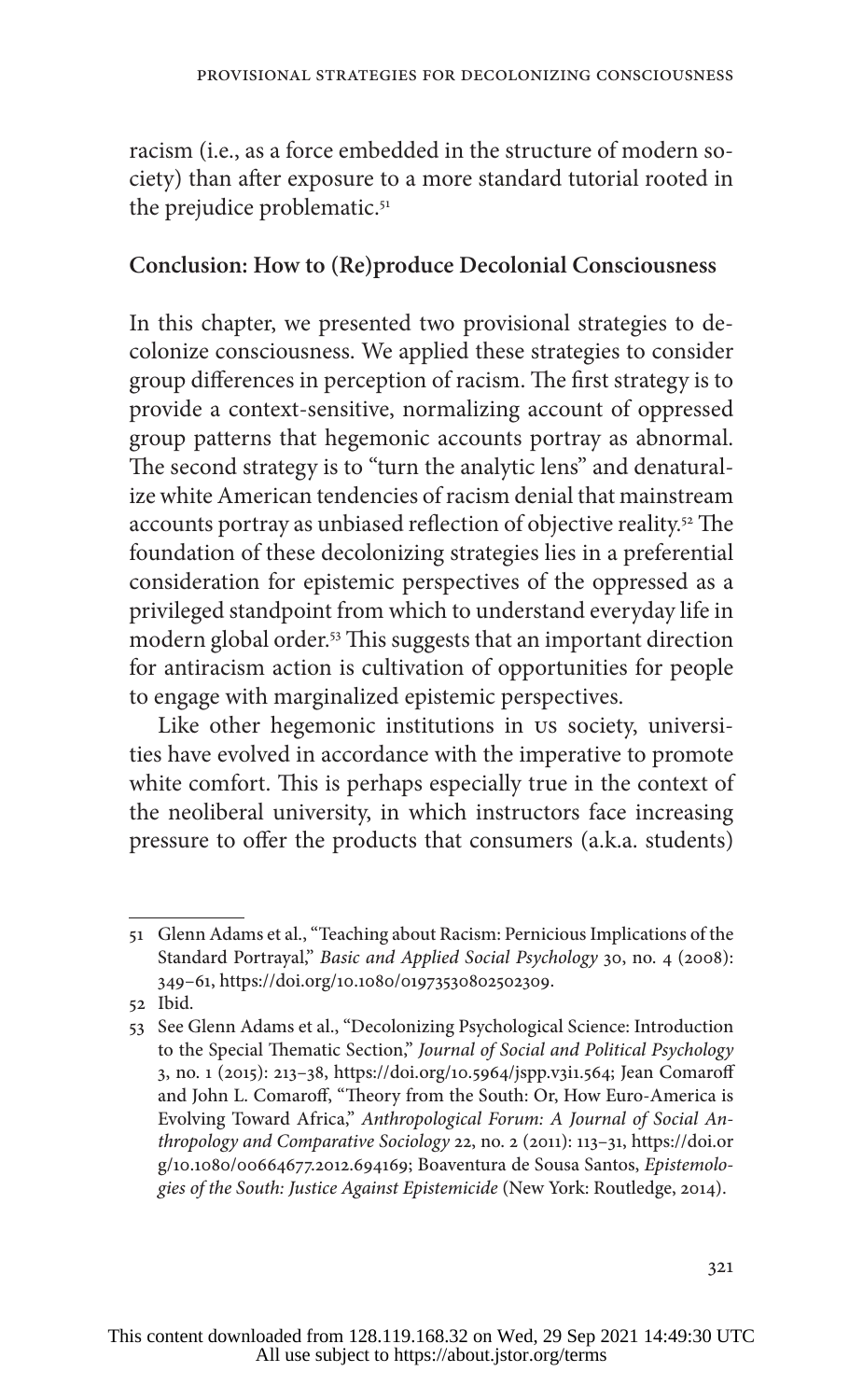demand.54 When those consumers are the modal, middle-class white students who disproportionately constitute many university settings, there are strong pressures to offer products that provide credentials for the market rather than critical thinking skills to prepare people for civic engagement. There are pressures to offer products that produce positive feeling and reinforce glorifying narratives of American exceptionalism. As a result of these pressures, universities are not neutral sites, but rather racialized corporate entities actively engaged in elevating certain epistemic standpoints over others.

To decolonize consciousness, we must decolonize knowledge institutions by infusing them with epistemic perspectives of racially subordinated groups. Within the US, a key site of this struggle is the conflict over Ethnic Studies courses.<sup>55</sup> Outside the US, key sites of this struggle include the #Rhodesmustfall movement or demands by South African students to "Decolonize the University." Advocates for such interventions rightly note their importance as an antidote for internalized oppression, autocolonialism, or colonial mentality<sup>56</sup> among people from racially

<sup>54</sup> Barbara Tomlinson and George Lipsitz, "Insubordinate Spaces for Intemperate Times: Countering the Pedagogies of Neoliberalism," *Review of Education, Pedagogy, and Cultural Studies* 35, no. 1 (2013): 3–26, https://doi.org/ 10.1080/10714413.2013.753758.

<sup>55</sup> As an example, neighboring states Arizona and Nevada have landed on opposite sides of the debate. While Arizona's legislature is pushing to extend a K–12 ban on courses that are "designed primarily for students of a particular ethnic group" to the college level (HB 2120), Nevada's state senate unanimously passed a bill to create and authorize ethnic studies in public high schools (SB 107). Arizona House Bill 2120, Section 15-112, January 17, 2017, *LegiScan,* https://legiscan.com/AZ/bill/HB2120/2017. Nevada State Bill 107, February 8, 2017, *LegiScan,* http://www.leg.state.nv.us/Session/79th2017/ Bills/SB/SB107.pdf.

<sup>56</sup> David and Okazaki define colonial mentality as "internalized oppression, characterized by a perception of ethnic or cultural inferiority…that involves an automatic and uncritical rejection of [colonized ways of being] and uncritical preference for [colonizer ways of being]." See Eric John Ramos David and Sumie Okazaki, "The Colonial Mentality Scale (CMS) for Filipino Americans: Scale Construction and Psychological Implications," *Journal of Counseling Psychology* 53, no. 2 (2006): 241–52, at 241, https://doi. org/10.1037/0022-0167.53.2.241. See also Hussein Abdilahi Bulhan, *Frantz*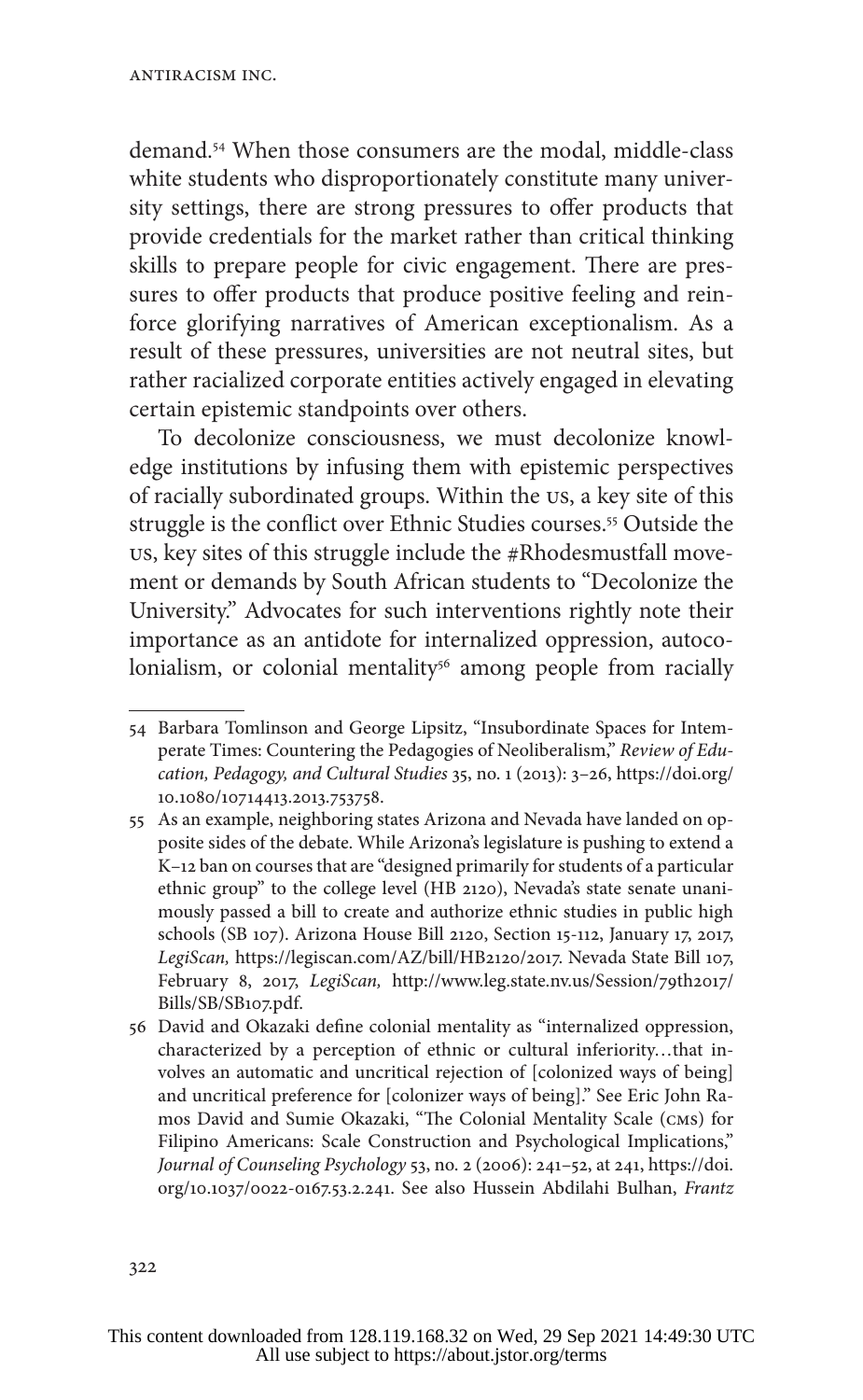subordinated groups.<sup>57</sup> Here we emphasize their importance as an antidote to epistemologies of white ignorance that promote denial of racism and opposition to antiracist policy. The fierce resistance to these epistemic interventions serves as a reminder that white racial power has a strong interest in the production of sanitized knowledge and suppression of potentially transformative knowledge. As the case of BHM and other contributions to this book suggest, this resistance and suppression sometimes come in the form of incorporation rather than explicit resistance.

*Fanon and the Psychology of Oppression* (New York: Plenum Press, 1985); Shawn Utsey et al., "Assessing the Psychological Consequences of Internalized Colonialism on the Psychological Well-Being of Young Adults in Ghana," *Journal of Black Psychology* 41, no. 3 (2015): 195–220, https://doi. org/10.1177/0095798414537935.

<sup>57</sup> As an example, educational researchers Thomas S. Dee and Emily K. Penner found significant gains in GPA and attendance rates for at-risk students of color who were enrolled in ethnic studies courses. Thomas S. Dee and Emily K. Penner, "The Causal Effects of Cultural Relevance: Evidence from an Ethnic Studies Curriculum," *American Educational Research Journal* 54, no. 1 (2017): 127–66, https://doi.org.10.3102/0002831216677002.